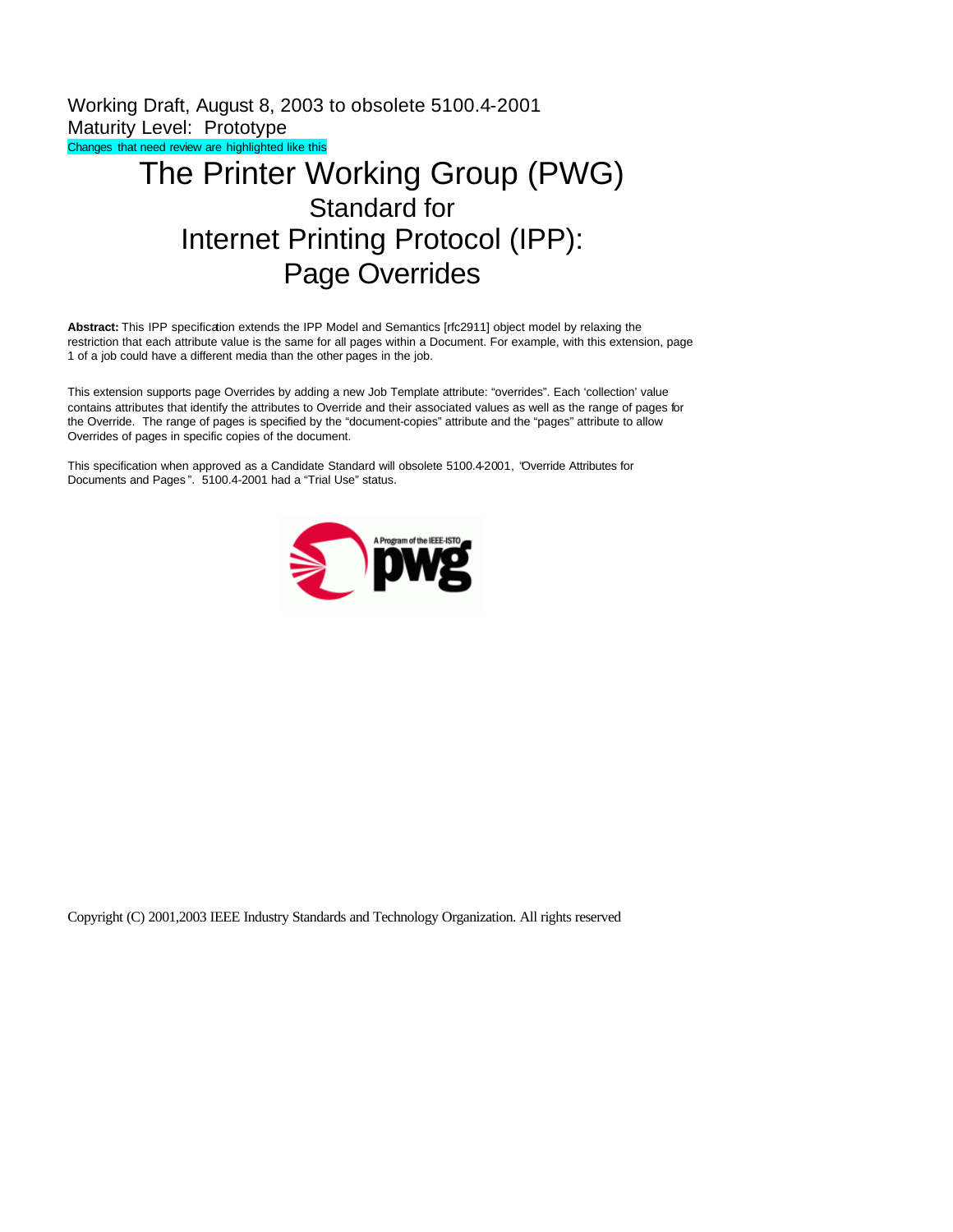Working Draft, August 8, 2003 Maturity Level: Prototype

# The Printer Working Group (PWG) Standard for Internet Printing Protocol (IPP): Page Overrides

This version of the PWG Proposed Standard is available electronically at:

ftp://www.pwg.org/pub/pwg/ipp/new\_EXC//wd-ippOverride10-20030808.pdf, .doc

This document is a Working Draft for an IEEE-ISTO PWG Candidate Standard. For a definition of a "PWG Candidate Standard" and its transition to a "PWG Standard", see: ftp://ftp.pwg.org/pub/pwg/general/pwg-process.pdf. After approval by the PWG (by a Last Call) to transition a PWG Working Draft to a PWG Candidate Standard, the resulting PWG Candidate Standard will be available electronically at: ftp://ftp.pwg.org/pub/pwg/cs/. After approval by the PWG (by a Last Call) to transition a PWG Candidate Standard to a PWG Standard, the resulting PWG Standard will be available electronically at: ftp://ftp.pwg.org/pub/pwg/standards/.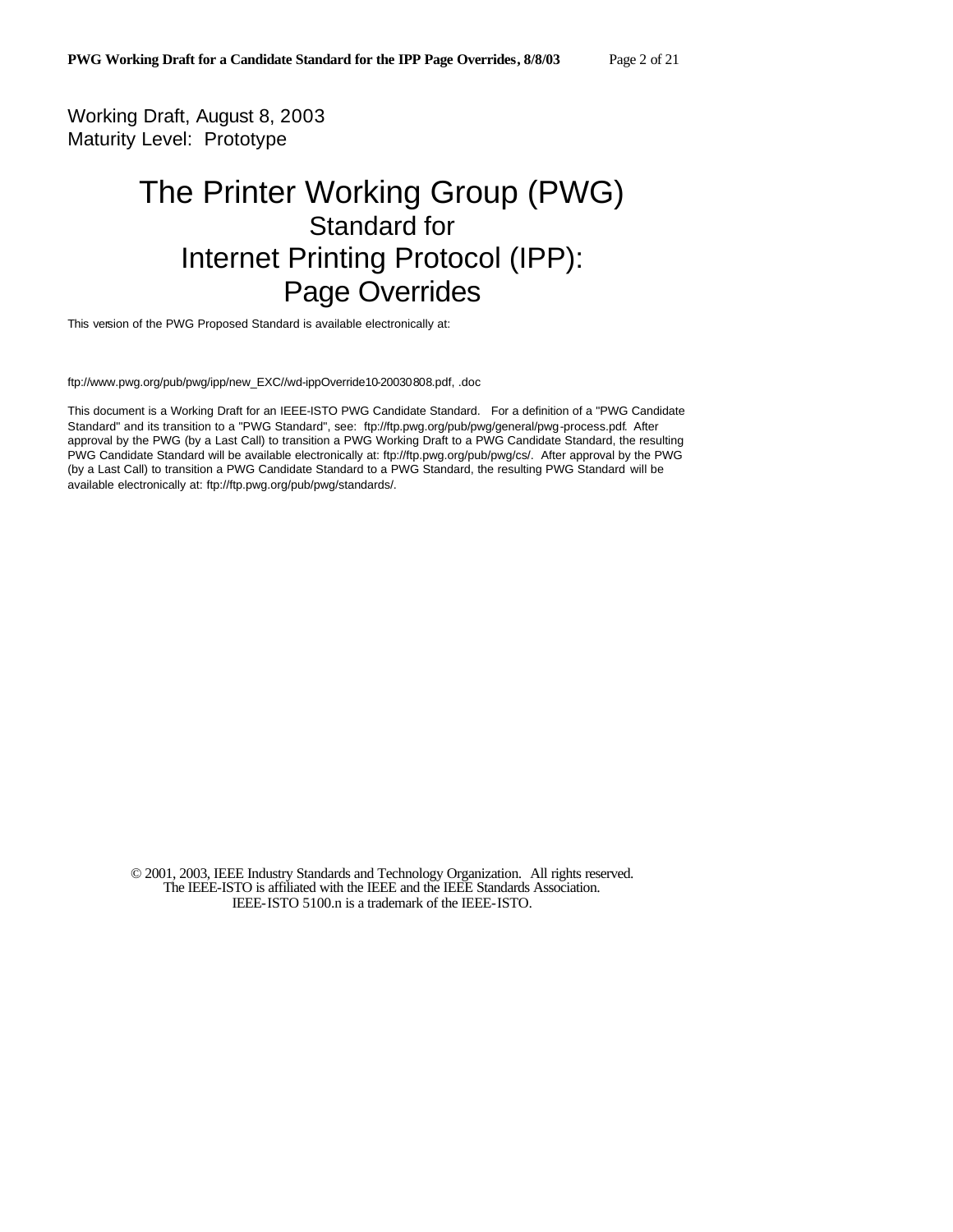# **Copyright (C) 2003, IEEE ISTO. All rights reserved.**

This document may be copied and furnished to others, and derivative works that comment on, or otherwise explain it or assist in its implementation may be prepared, copied, published and distributed, in whole or in part, without restriction of any kind, provided that the above copyright notice, this paragraph and the title of the Document as referenced below are included on all such copies and derivative works. However, this document itself may not be modified in any way, such as by removing the copyright notice or references to the IEEE-ISTO and the Printer Working Group, a program of the IEEE-ISTO.

Title: The Printer Working Group Standard for the Internet Printing Protocol (IPP): Page Overrides

The IEEE-ISTO and the Printer Working Group DISCLAIM ANY AND ALL WARRANTIES, WHETHER EXPRESS OR IMPLIED INCLUDING (WITHOUT LIMITATION) ANY IMPLIED WARRANTIES OF MERCHANTABILITY OR FITNESS FOR A PARTICULAR PURPOSE.

The Printer Working Group, a program of the IEEE-ISTO, reserves the right to make changes to the document without further notice. The document may be updated, replaced or made obsolete by other documents at any time.

The IEEE-ISTO takes no position regarding the validity or scope of any intellectual property or other rights that might be claimed to pertain to the implementation or use of the technology described in this document or the extent to which any license under such rights might or might not be available; neither does it represent that it has made any effort to identify any such rights.

The IEEE-ISTO invites any interested party to bring to its attention any copyrights, patents, or patent applications, or other proprietary rights which may cover technology that may be required to implement the contents of this document. The IEEE-ISTO and its programs shall not be responsible for identifying patents for which a license may be required by a document and/or IEEE-ISTO Industry Group Standard or for conducting inquiries into the legal validity or scope of those patents that are brought to its attention. Inquiries may be submitted to the IEEE-ISTO by e-mail at:

#### ieee-isto@ieee.org.

The Printer Working Group acknowledges that the IEEE-ISTO (acting itself or through its designees) is, and shall at all times, be the sole entity that may authorize the use of certification marks, trademarks, or other special designations to indicate compliance with these materials.

Use of this document is wholly voluntary. The existence of this document does not imply that there are no other ways to produce, test, measure, purchase, market, or provide other goods and services related to its scope.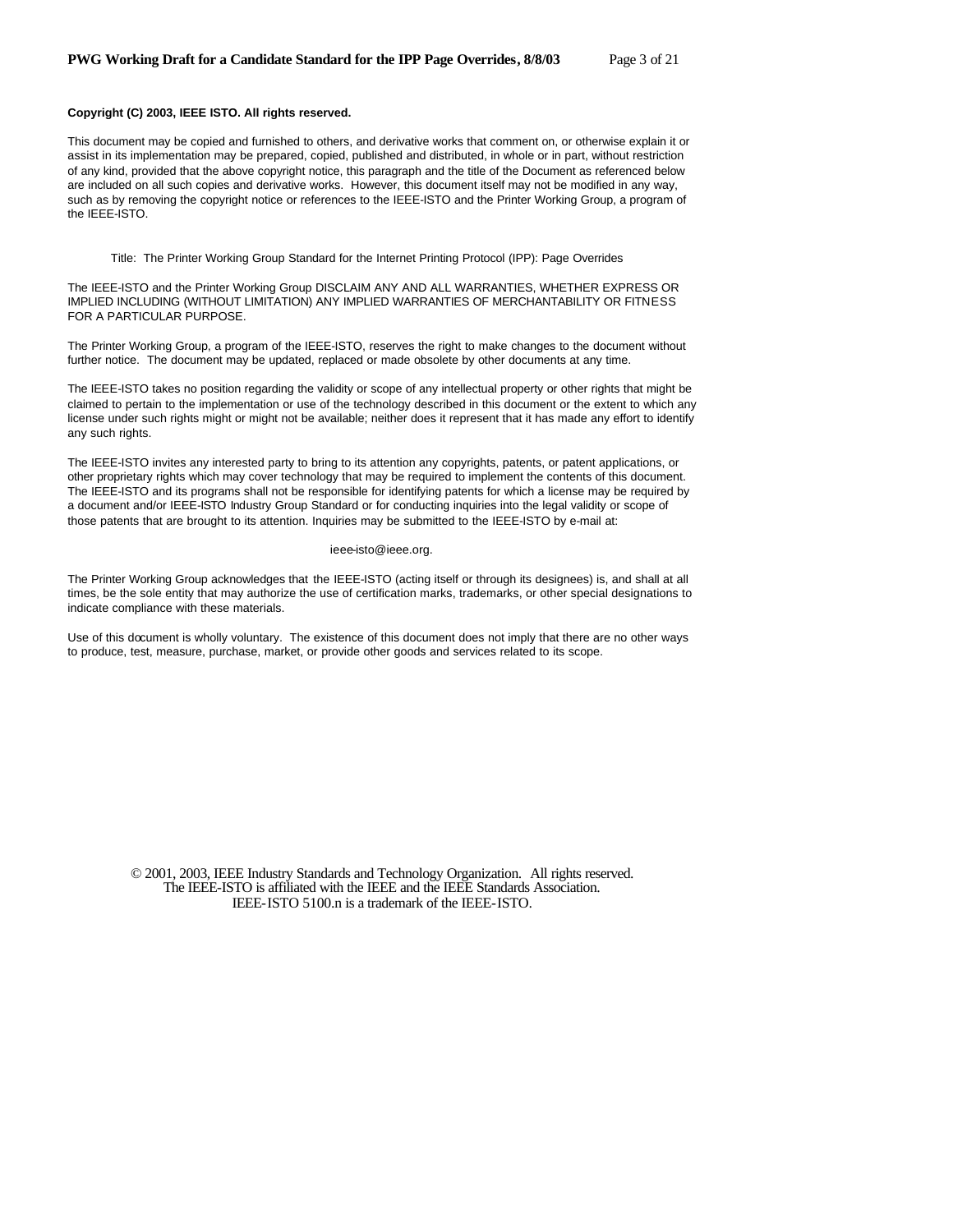# **About the IEEE-ISTO**

The IEEE-ISTO is a not-for-profit corporation offering industry groups an innovative and flexible operational forum and support services. The IEEE-ISTO provides a forum not only to develop standards, but also to facilitate activities that support the implementation and acceptance of standards in the marketplace. The organization is affiliated with the IEEE (http://www.ieee.org/) and the IEEE Standards Association (http://standards.ieee.org/).

For additional information regarding the IEEE-ISTO and its industry programs visit http://www.ieee-isto.org.

#### **About the IEEE-ISTO PWG**

The Printer Working Group (or PWG) is a Program of the IEEE Industry Standards and Technology Organization (ISTO) with member organizations including printer manufacturers, print server developers, operating system providers, network operating systems providers, network connectivity vendors, and print management application developers. The group is chartered to make printers and the applications and operating systems supporting them work together better. All references to the PWG in this document implicitly mean "The Printer Working Group, a Program of the IEEE ISTO." In order to meet this objective, the PWG will document the results of their work as open standards that define print related protocols, interfaces, procedures and conventions. Printer manufacturers and vendors of printer related software will benefit from the interoperability provided by voluntary conformance to these standards.

In general, a PWG standard is a specification that is stable, well understood, and is technically competent, has multiple, independent and interoperable implementations with substantial operational experience, and enjoys significant public support.

For additional information regarding the Printer Working Group visit: http://www.pwg.org

#### **Contact information:**

IPP Web Page: http://www.pwg.org/ipp/ IPP Mailing List: ipp@pwg.org

To subscribe to the ipp mailing list, send the following email: 1) send it to majordomo@pwg.org

2) leave the subject line blank

3) put the following two lines in the message body:

subscribe ipp end

Implementers of this specification are encouraged to join the IPP Mailing List in order to participate in any discussions of clarifications or review of registration proposals for additional names. Requests for additional extensions, for inclusion in this specification, should be sent to the IPP Mailing list for consideration. In order to reduce spam the mailing list rejects mail from non-subscribers, so you must subscribe to the mailing list in order to send a question or comment to the mailing list.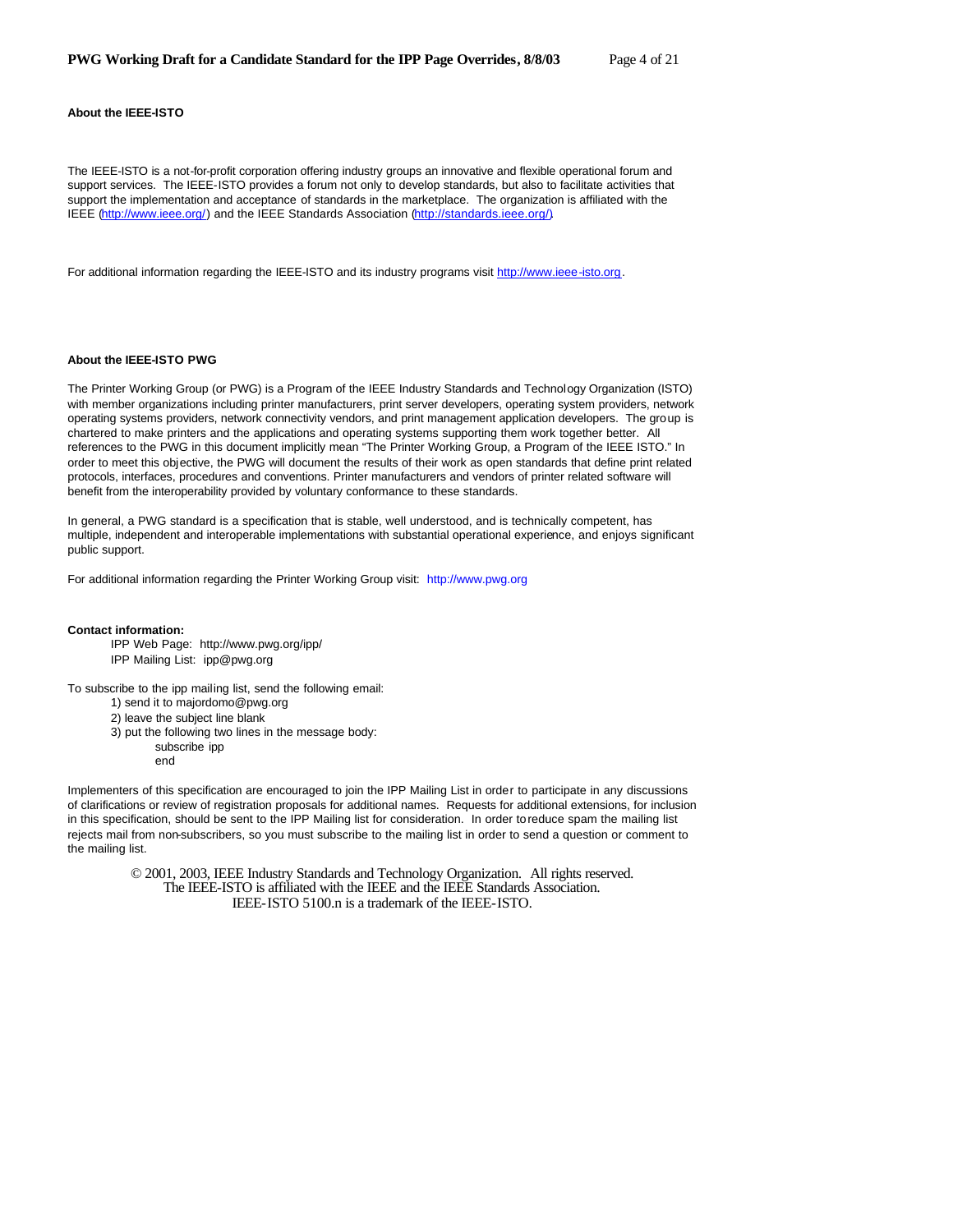# **Table of Contents**

| 1      |                                                                                         |  |
|--------|-----------------------------------------------------------------------------------------|--|
| 2      |                                                                                         |  |
| 2.1    |                                                                                         |  |
| 2.2    |                                                                                         |  |
| 2.2.1  |                                                                                         |  |
| 2.2.2  |                                                                                         |  |
| 2.2.3  |                                                                                         |  |
| 2.2.4  |                                                                                         |  |
| 2.2.5  |                                                                                         |  |
| 2.2.6  |                                                                                         |  |
| 2.2.7  |                                                                                         |  |
| 2.2.8  |                                                                                         |  |
| 2.2.9  |                                                                                         |  |
|        |                                                                                         |  |
| 2.2.10 |                                                                                         |  |
|        |                                                                                         |  |
| 3      |                                                                                         |  |
| 3.1    |                                                                                         |  |
|        |                                                                                         |  |
| 4      |                                                                                         |  |
| 4.1    |                                                                                         |  |
| 4.1.1  |                                                                                         |  |
| 4.1.2  |                                                                                         |  |
| 4.1.3  |                                                                                         |  |
| 4.1.4  |                                                                                         |  |
| 4.1.5  |                                                                                         |  |
| 4.1.6  |                                                                                         |  |
| 4.1.7  |                                                                                         |  |
|        |                                                                                         |  |
| 5      |                                                                                         |  |
| 5.1    |                                                                                         |  |
|        |                                                                                         |  |
| 6      |                                                                                         |  |
| 6.1    |                                                                                         |  |
| 6.1.1  |                                                                                         |  |
| 6.2    |                                                                                         |  |
| 6.2.1  |                                                                                         |  |
|        |                                                                                         |  |
| 7      |                                                                                         |  |
| 7.1    |                                                                                         |  |
| 7.2    |                                                                                         |  |
|        |                                                                                         |  |
| 8      |                                                                                         |  |
| 8.1    |                                                                                         |  |
|        |                                                                                         |  |
| 9      |                                                                                         |  |
|        |                                                                                         |  |
| 10     |                                                                                         |  |
|        |                                                                                         |  |
|        | © 2001, 2003, IEEE Industry Standards and Technology Organization. All rights reserved. |  |

The IEEE-ISTO is affiliated with the IEEE and the IEEE Standards Association.<br>IEEE-ISTO is affiliated with the IEEE and the IEEE Standards Association.<br>IEEE-ISTO 5100.n is a trademark of the IEEE-ISTO.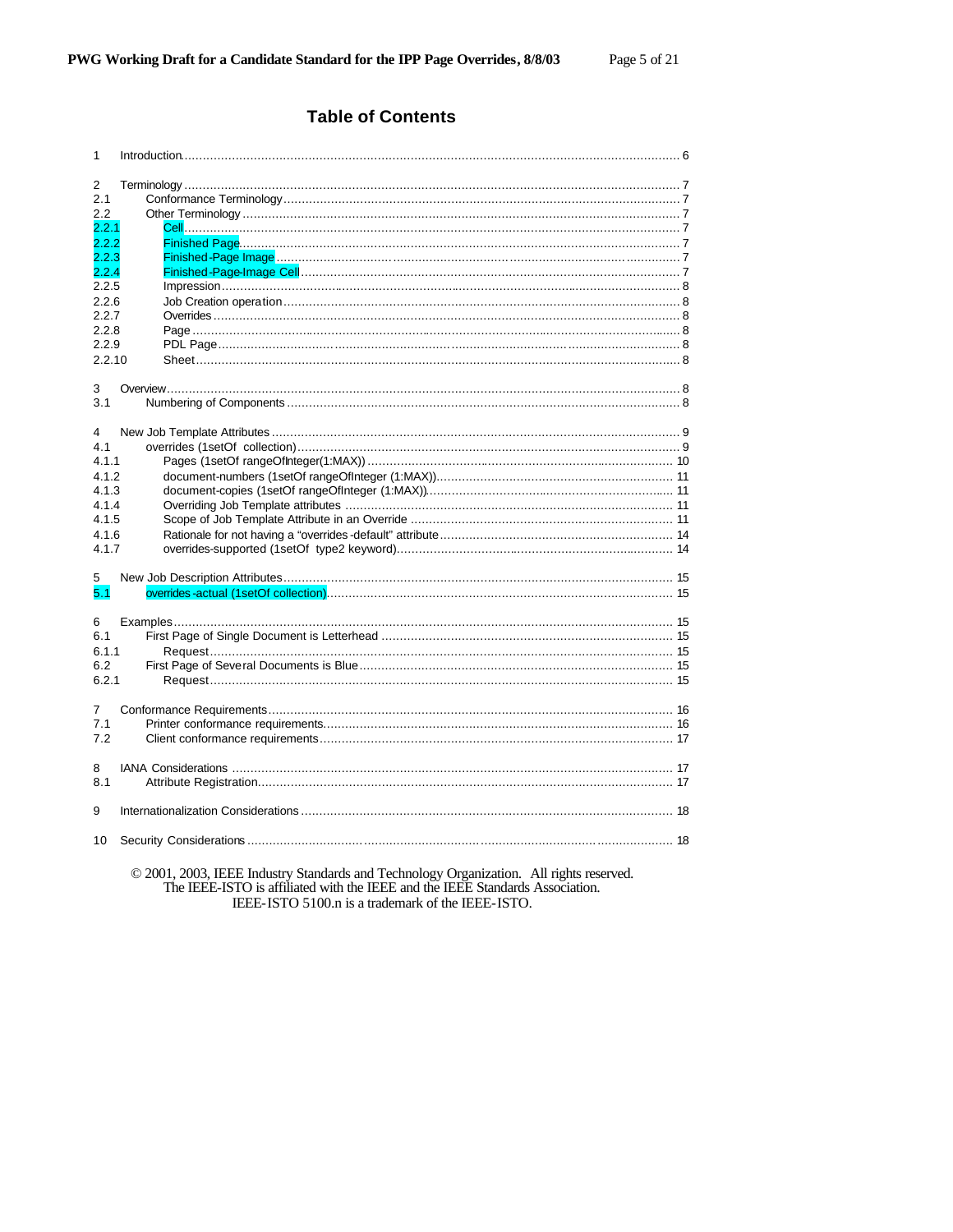# Table of Tables

# **1 Introduction**

The Internet Printing Protocol (IPP) is an application level protocol for distributed printing using Internet tools and technologies. IPP version 1.1 (IPP/1.1) requires that each attribute value be the same for all pages within a document within a job. This document defines OPTIONAL extensions to the IPP/1.1 model which relax this restriction and allow pages to have attributes that are Overrides. For example, with this extension, page 1 of a Document could have a different media or different value of "sides" from the other pages in the document. Another example is that the 1<sup>st</sup> copy of the Document could be printed single-sided on transparency and the remaining copies printed 4-up two-sided and stapled. Page Overrides always apply to pages within a document without regard to the "multiple-documents-handling" attribute.

This extension supports page Overrides by adding a new Job Template attribute: "overrides" (1setOf collection). Each 'collection' value for "overrides" contains:

- ? A MANDATORY member attribute that identifies the overridden pages, namely "pages".
- ? A MANDATORY member attribute that identifies the documents containing the overridden pages, namely "document-numbers". This attribute MUST be supplied if the Override is specified as a Job Template attribute and the Overrides apply only to specific Documents. If this member attribute is not supplied, the Override applies to all Documents in the Job.
- ? An OPTIONAL member attribute that identifies the document copies of the specified documents, namely "document-copies". If this member attribute is absent, the Overrides apply to all document copies.
- ? One or more MANDATORY Job Template attributes that are Overrides for the identified pages, e.g. "sides" or "media".

This specification is a proposal for an extension to IPP/1.0 and IPP/1.1. This specification when approved as a Candidate Standard will obsolete "Override Attributes for Documents and Pages" specification [PWG5100.4-2001]. This specification provides Overrides at the page level. The "overrides" Job Template attribute defined in this specification obsoletes the "page-overrides" Job Template attribute in [PWG5100.4-2001]. Other specifications outside the scope of this specification provide the remaining features from [PWG5100.4-2001] such as "document-overrides", "pages-persubset", and "job-warnings-count". See Appendix 1 Changes from IEEE ISTO 5100.4-2001 for details.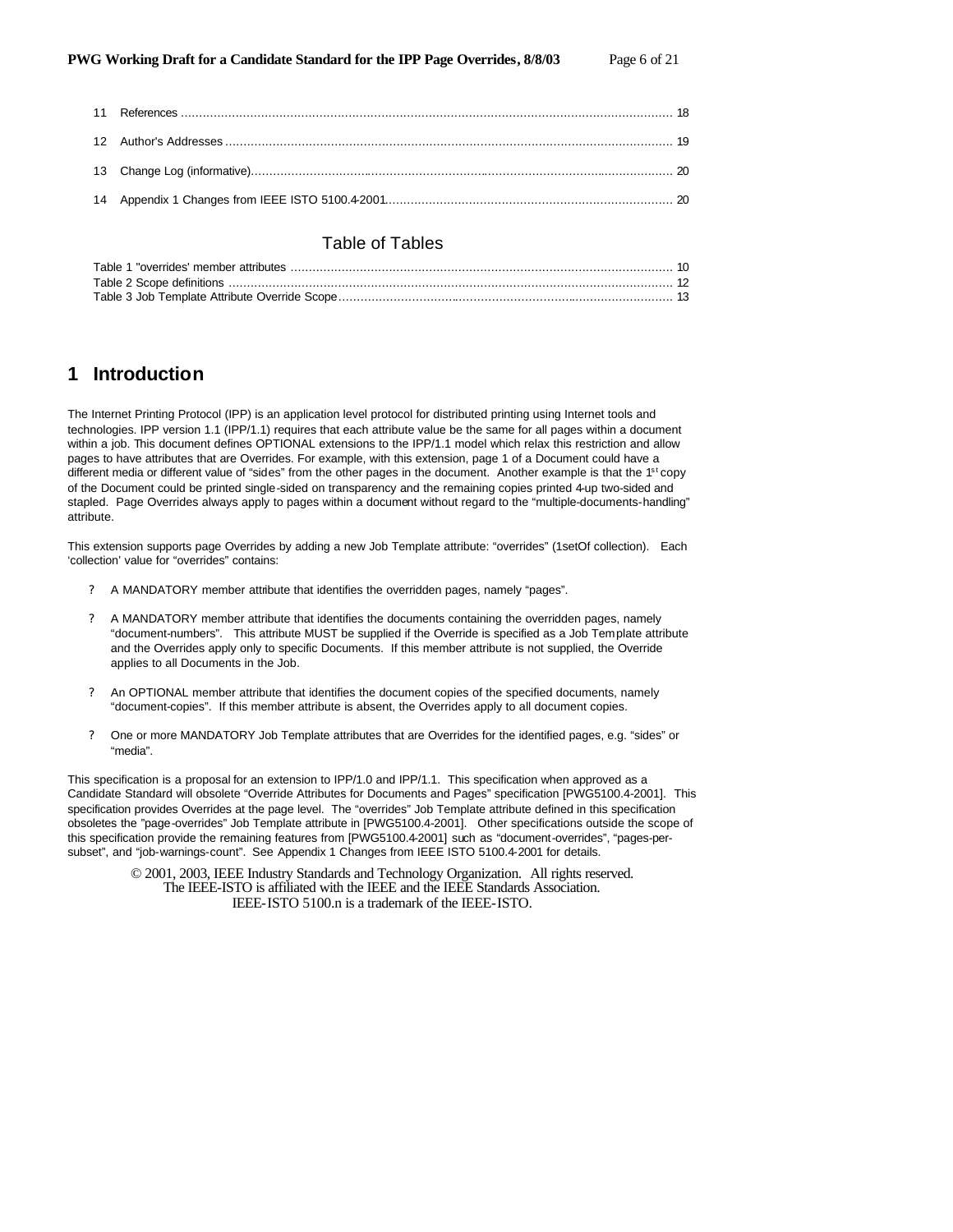# **2 Terminology**

This section defines the following additional terms that are used throughout this document:

### **2.1 Conformance Terminology**

Capitalized terms, such as **MUST, MUST NOT, REQUIRED, SHOULD, SHOULD NOT, MAY,** and **OPTIONAL**, have special meaning relating to conformance as defined in RFC 2119 [rfc2119]. If an implementation supports the extension defined in this document, then these terms apply; otherwise, they do not. These terms define conformance to *this document (and [rfc2911]) only*; they do not affect conformance to other documents, unless explicitly stated otherwise. For example, the term REQUIRED in this document means "REQUIRED if this OPTIONAL Override specification is implemented"*.*

The term **CONDITIONALLY REQUIRED** means that the Printer **MUST** support the feature, if the specified condition is true. The term **CMUST** means **MUST** if the specified "condition" is true.

### **2.2 Other Terminology**

This document uses the same terminology as [rfc2911], such as "**client**", "**Printer**" 1 , "**attribute**", "**attribute value**", "**keyword**", "**Job Template attribute**", "**Operation attribute**", "**operation**", "**request** ", "**response** ", and "**support**" with the same meaning. In addition, the following terms are defined for use in this document:

## **2.2.1 Cell**

 $\overline{a}$ 

The term "Cell" used throughout this document is a synonym for Finished-Page-Image Cell.

# **2.2.2 Finished Page**

One side of a sheet in a Finished Document, i.e., one side of a sheet as perceived by a person *after* any cutting, folding, and/or booklet making. The lay term is 'page'.

### **2.2.3 Finished-Page Image**

The single image on a Finished Page, i.e. all the marks imaged on a Finished Page.

### **2.2.4 Finished-Page-Image Cell**

#### The region on the surface (i.e. side) of a sheet where the Finished-Page Image is

Placed . When imposition is not applied, the Finished-Page-Image Cell coincides with the entire surface of one side of the sheet. When imposition<sup>2</sup> is applied, a) the sheet is partitioned into multiple non-overlapping Finished-Page-Image Cells, typically in a rectangular grid, and b) the area near the edges of the sheet may not belong to any Finished-Page-Image Cell.[PWG5100.3]

<sup>1</sup> [rfc2911] uses the terms "Printer object" and "Printer" interchangeably to mean the same thing. For simplicity, this document uses the term "Printer" exclusively, except for definitions copied directly from [rfc2911]. Nonetheless, the intent is as in [rfc2911]: a Printer is an object that MAY be hosted in the device or in a server as in [rfc2911]. <sup>2</sup> The "number-up" attribute is NOT imposition.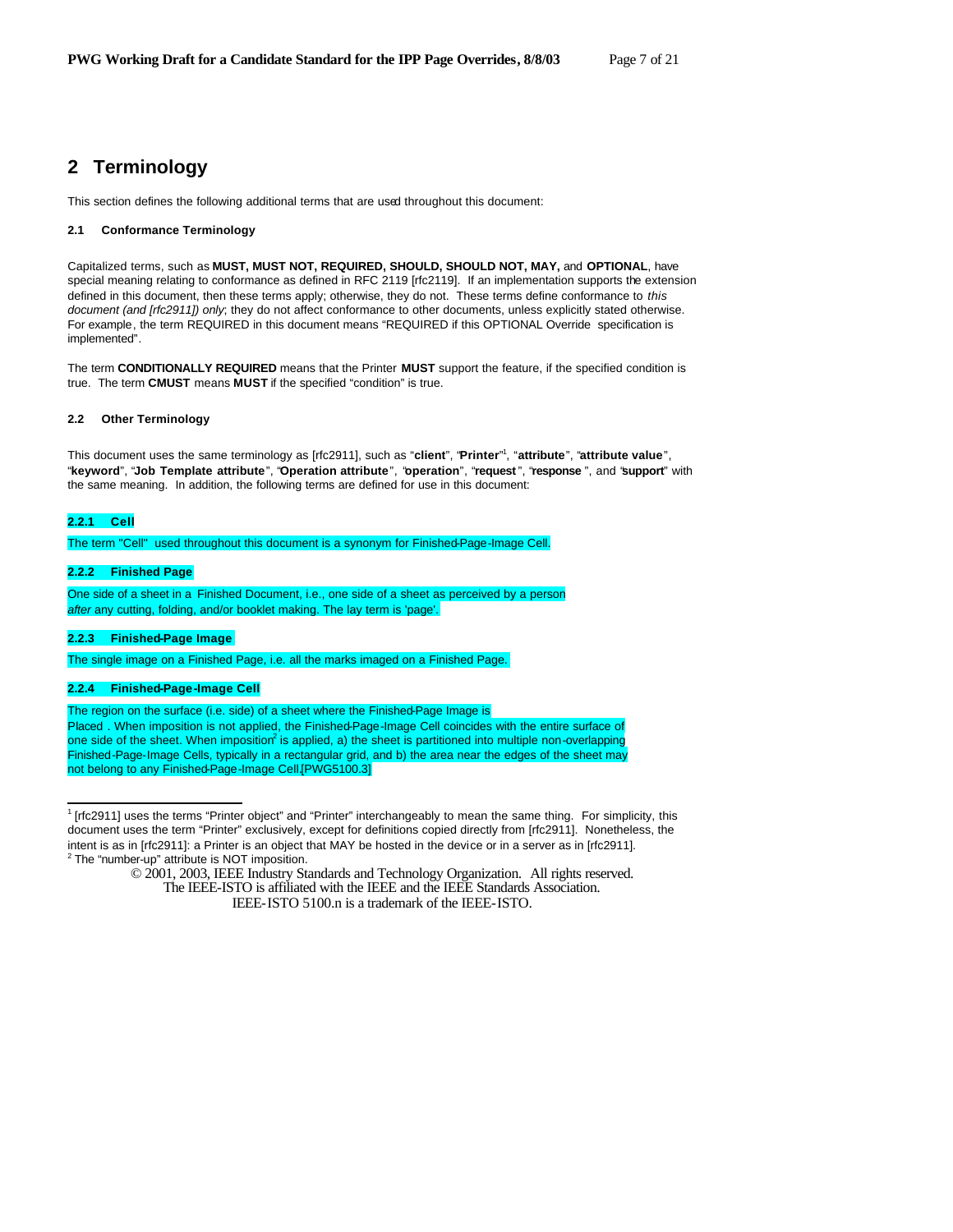#### **2.2.5 Impression**

An "impression" is the image (possibly many PDL pages in different configurations) imposed onto a single side of a media sheet. This definition is a clarification of the definition for impression in [rfc2911].

### **2.2.6 Job Creation operation**

Operations that create Job objects, specifically: Print-Job, Print-URI, and Create-Job as defined in [rfc2911].

### **2.2.7 Overrides**

In IPP/1.1, each attribute value is the same for the entire Job. When an attribute is an "Overrides" attribute, it is different for identified pages. Pages can be identified within a Document or a specific copy of a Document.

#### **2.2.8 Page**

The term "Page" used throughout this document is a synonym for PDL page.

#### **2.2.9 PDL Page**

A "PDL Page" is a page according to the definition of pages in the language used to express the document data. Note: If the PDL contains multiple original source pages that have been placed on a single page by the client application, then the PDL page count is one. On the other hand, if the client requests that multiple PDL Pages are placed on a single side of media, by supplying "number-up" with a value greater than 1, then the PDL page count will be more than one. [rfc2911] uses the term "print stream page" for PDL Page.

### **2.2.10 Sheet**

A Sheet is the unit of media that a printer puts marks on. It is the most basic unit of output from a printer. A printer may mark on one side or on both sides of a sheet.

# **3 Overview**

In IPP 1.1, all attributes that a client includes with Job Creation operations affect the entire Job in a uniform way. That is, there is no way for one Document in a given Job to be stapled and another drilled. Also, there is no way for the first Sheet of each Document to be on a different media or to have a different value of "sides" from the other Sheets in the Document. In addition, there is no way for one document copy to be printed on paper and another on transparencies. An IPP/1.1 client can specify features, such as finishing, media and sides only at the job level.

The Override Extension defined in this document allows some pages to be affected by attribute va lues that are Overrides to those specified for the Job as a whole. For example, the first page of a Document has a different media from the rest.

### **3.1 Numbering of Components**

The Override Extension defines a system for numbering of components.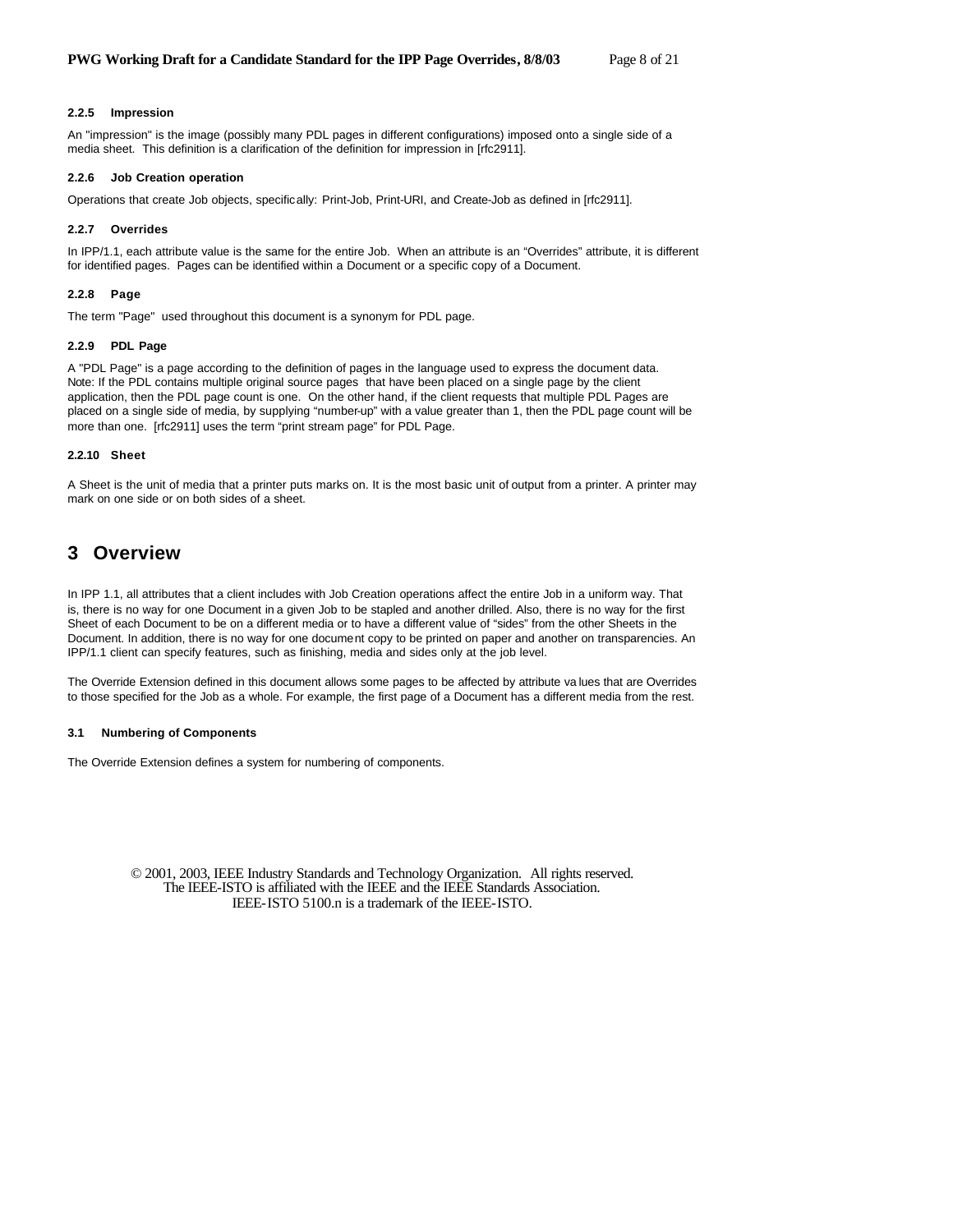- Each Page in a Document is numbered sequentially, starting at 1 for the first Page. If a Job has several Documents, the first Page of each Document has the number 1. The Page number is unaffected by the "multiple-document-handling" Job Template Attribute.<sup>3</sup>
- The Documents are numbered as if the value of "copies" were 1, i.e. if a Document produces multiple copies, each copy of the Document has the same document number.
- Each copy of a Document has a number. The first copy of each Document has the number 1, and each subsequent copy has a number that is one higher than the previous copy.
- Each Document has a number. The single Document that a client sends with Print-Job or Print-URI and the first Document that a client sends with Send-Document or Send-URI has the number 1. Each subsequent Document that a client sends has a number that is one higher than the previous.

# **4 New Job Template Attributes**

The Override Extension adds a new Job Template attribute: "overrides". The "overrides" attribute supercedes the "pageoverrides" attribute from PWG5100.4

```
 +===================+======================+======================+
                      | Printer: Default Value| Printer: Supported
 |<br>| Attribute | Attribute | Attribute | Values Attribute<br>| Attribute | Values Attribute<br>| Attribute | Calues Attribute
 +===================+======================+======================+
| overrides | none | overrides-
                                                     supported
\begin{array}{|c|c|c|c|c|c|}\hline &\text{(1set0f type2 keyword)} \\\hline \end{array} +===================+======================+======================+
```
### **4.1 overrides (1setOf collection)**

 $\overline{a}$ 

This Job Template attribute contains Job Template attributes that are associated with Pages and that are treated as page Overrides. Such attributes are called "overrides" attributes. The remainder of this section describes features that an implementation MUST support or MAY support if an implementation supports this attribute.

If this attribute is present in a Job, there are Page Overrides. If it is present, the value consists of one or more 'collection' values, where each 'collection' value identifies one or more Pages and contains one or more Job Template attributes which act as Overrides to the corresponding Job Template attribute(s) for the specifi ed Page(s) in the Job. Page Overrides are specified by including the "overrides" attribute in the Job Template attributes group in a Print-Job, Print-Uri, Validate-Job, Create-Job or Set-Job-Attributes operation.

The first member attribute of the "overrides" collection MUST be the "pages" attribute. This identifies the pages to which the Override applies. The identified pages need not be contiguous.

<sup>&</sup>lt;sup>3</sup> Rationale: The primary reason for ignoring "multi-document-handling" in numbering Pages for Overrides is simplicity. From a usability standpoint it is cleaner to present the Page number within a Document than to determine the current rule for numbering Pages across the Job and then keep the counts of the previous Document's Pages so the correct Page can be specified.

<sup>© 2001, 2003,</sup> IEEE Industry Standards and Technology Organization. All rights reserved. The IEEE-ISTO is affiliated with the IEEE and the IEEE Standards Association.

IEEE-ISTO 5100.n is a trademark of the IEEE-ISTO.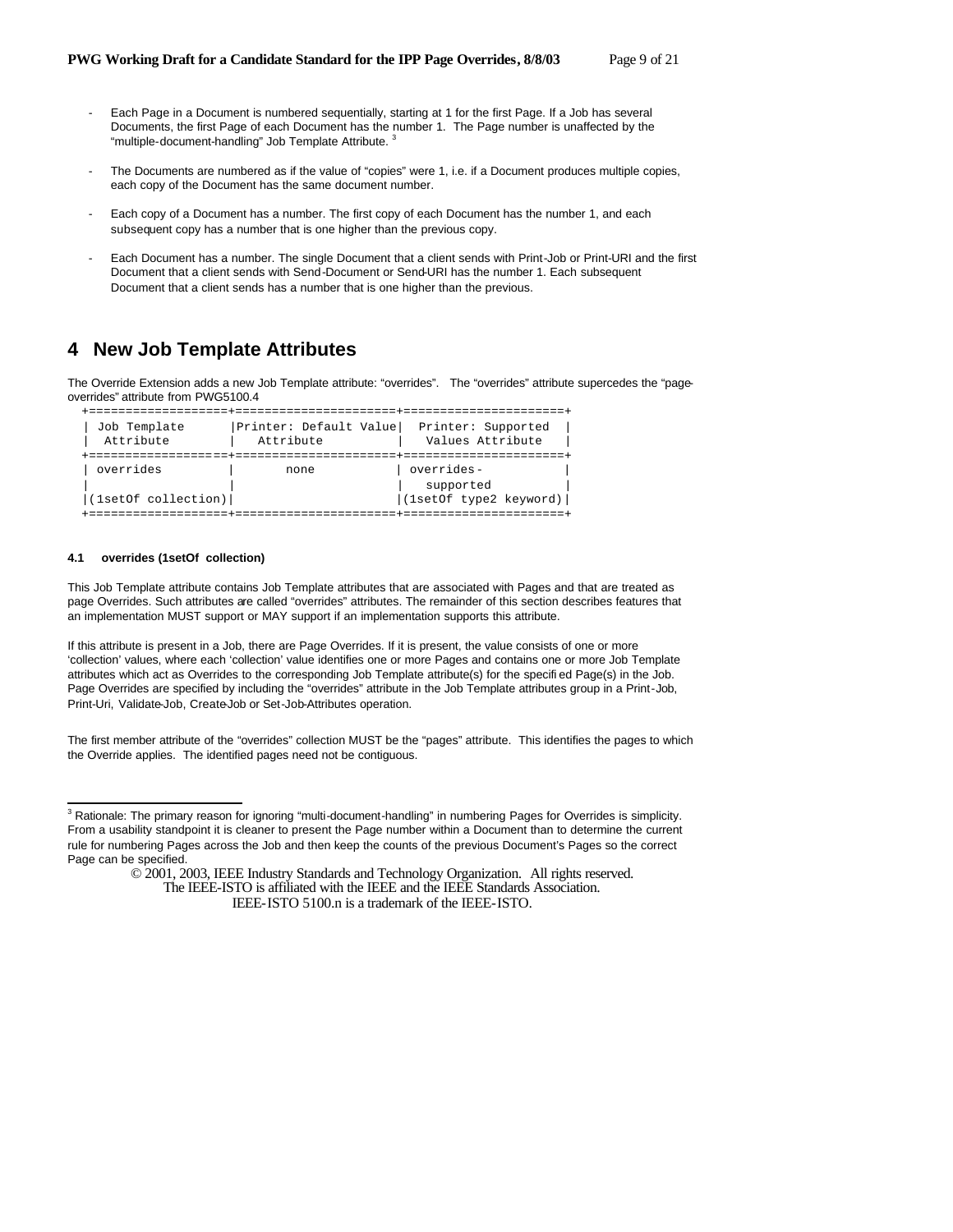If the Override applies only to specific Documents, the next member attribute MUST be the "document-numbers" attribute, which specifies the Documents to which the Override applies. If this attribute is not supplied, the Override applies to all Documents in the Job.

If the Override applies only to specific copies of the Document, the next member attribute MUST be the "documentcopies" attribute, which specifies the copies of the Document to which the Override applies. If this attribute is not supplied, the Override applies to all copies of the Document.

The remaining member attributes in the 'collection' value MUST be one or more Job Template attributes that are Overrides for the specified pages.

If the "pages", "document-copies", and "document -numbers", identify pages that either don't exist or are within nonexistent Document-Copies or Documents, the Printer MUST silently ignore them. The Printer MUST apply Overrides to the pages that do exist .

If a client supplies a member attribute in some position other than its required position (e.g. "pages" MUST be first), a Printer MUST reject the request with status-code 'client-error-bad-request'.

For each member attribute in the collection (i.e. "pages", "document-copies" and "document -numbers") the client MUST NOT specify values that contain overlapping ranges . Furthermore the ranges MUST be in ascending order. If there are multiple "overrides" in the collection the client MUST NOT specify "overrides" with overlapping documents (i.e. overlapping "document-numbers"). The "overrides" in the set MUST be in ascending order based on the "documentnumbers" member attribute value. If a request is received by the Printer that does not meet these requirements, the Printer MUST reject the request with status-code 'client-error-bad-request'.

When a client receives this attribute in a Get-Jobs or Get-Job-Attributes response, the value MUST contain the same 'collection' values received in Job-Submission operations, except for those 'collection' values the Printer returned in the Unsupported Attributes group.

To allow the specification of the last page, copy or document, the MAX integer value (2147483647) is used. To allow the specification of the page, copy or document before the last, a special value of MAX-1(2147483646) is used. No other special values are defined.

# **Table 1 "overrides' member attributes**

| Attribute name             | <b>Syntax</b>              | In request  | <b>Printer Support</b> |
|----------------------------|----------------------------|-------------|------------------------|
| pages                      | 1setOf rangeOfInteger(MAX) | <b>MUST</b> | MUST                   |
| document-numbers           | 1setOf rangeOfInteger(MAX) | MAY         | MUST                   |
| document-copies            | 1setOf_rangeOfInteger(MAX) | MAY         | MAY                    |
| Any Job Template attribute |                            | MAY         | See section 4.1.4      |

The following sections describe each member attribute in the above table.

#### **4.1.1 Pages (1setOf rangeOfInteger(1:MAX))**

This attribute identifies one or more pages by specifying one or more ranges of numbers (see section 3.1 for the rules on associating a number with each page). The "1setOf" allows noncontiguous pages. The Overrides apply to the identified pages within the Documents specified.

If the "page-ranges" attribute is associated with a Document, the pages identified by this attribute are the same as when "page-ranges" is not present. However, this attribute may identify pages that are deselected for printing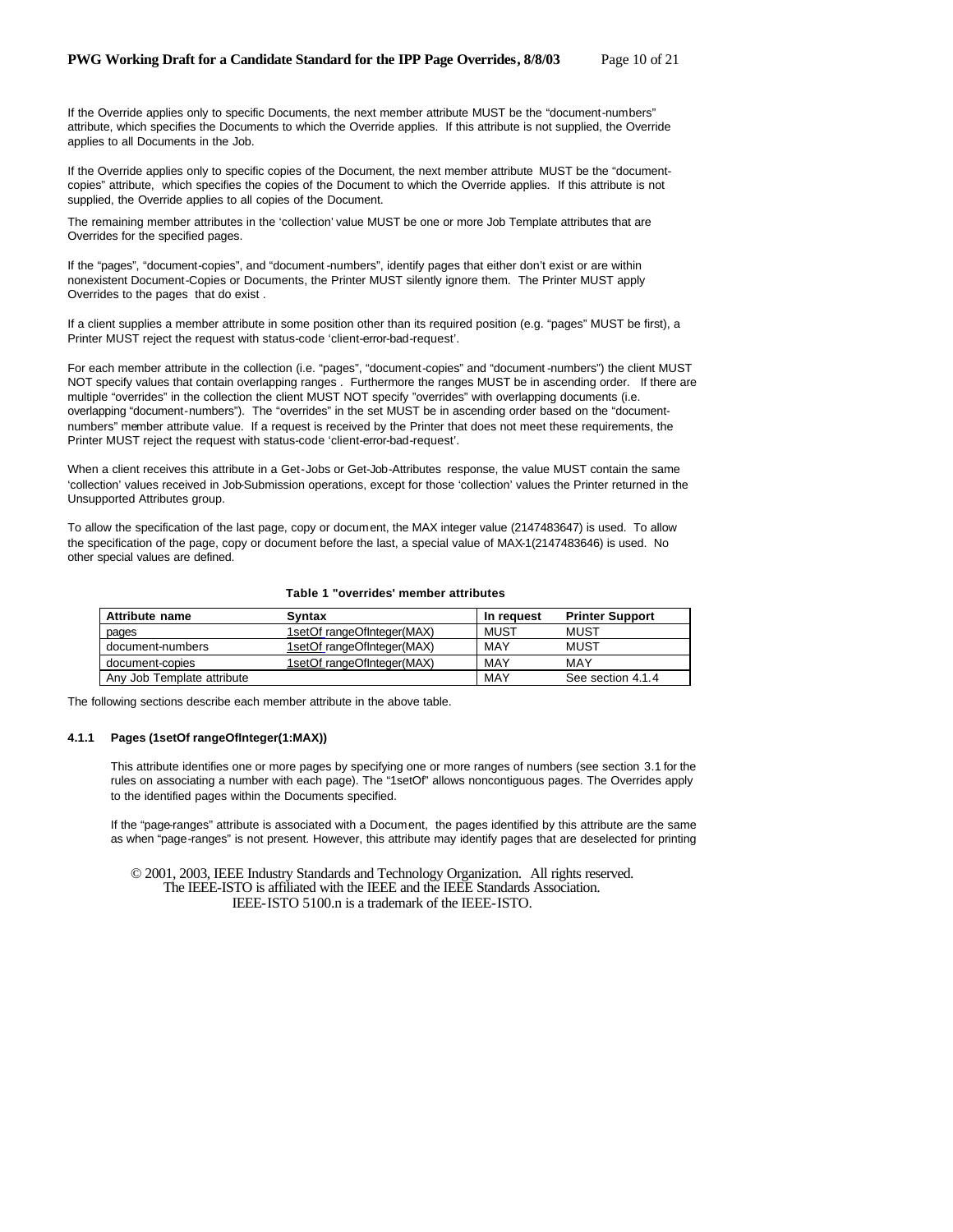by the "page-ranges" attribute. For example, if the value of "page-ranges" is "5:10" and this attribute identifies pages "3:6", this attribute identifies two pages (3 and 4) that are not printed and two that are (5 and 6).

If a Printer supports the "overrides" attribute, it MUST support this attribute. A client MUST supply this attribute in each 'collection' value of the "overrides" attribute and it MUST be the first attribute of each 'collection' value.

### **4.1.2 document-numbers (1setOf rangeOfInteger (1:MAX))**

This attribute identifies one or more Documents by specifying one or more ranges of numbers. The Overrides apply to the pages within the Documents specified.

A Printer MUST support this attribute. A client MAY supply this attribute in each 'collection' value. If supplied, it MUST be the second attribute of each 'collection' value.

### **4.1.3 document-copies (1setOf rangeOfInteger (1:MAX))**

This attribute identifies one or more Document-Copies by specifying one or more ranges of numbers. The Overrides apply to the pages within the identified Documents-Copies within the Documents specified. For example, 10 copies are duplex printed on letter paper with a staple, while one copy is simplex printed on transparencies without a staple.

If an attribute can affect a Document, it can affect particular Document-Copies. If an attribute can affect Sheets, it can affect Sheets of particular Document-Copies.

A Printer MAY support this attribute. A client MAY supply this attribute in each 'collection' value. It MUST be the third attribute of each 'collection' value if the client supplied "document-numbers'; otherwise it MUST be second.

### **4.1.4 Overriding Job Template attributes**

These attributes have the same meaning as in IPP/1.1. The Printer MUST support only Job Template attributes with a scope of Pages, Impressions or Sheets (see section 4.1.5). The Printer MUST list Job Template attributes that the Printer supports for Override in the Printer's "overrides -supported" attribute.

All overriding Job Template attributes follow the same rules as ordinary Job Template attributes not specified in an Override and interact with "ipp-attribute-fidelity" as specified in [rfc2911]. Therefore if "ipp-attribute-fidelity" is 'false', the Printer MUST accept the request (assuming no other problems are found with the request) and any overriding Job Template attributes not supported by the Printer MUST be returned in "unsupported-attributes". If "ipp-attribute-fidelity" is 'true', then the Printer MUST reject the request and the unsupported Job Template attributes MUST be returned in "unsupported-attributes".

The client MUST include at least one attribute to be overridden. A request with "overrides" that does not have any overriding Job Template attributes MUST be rejected with a 'client-error-bad-request' status code.

### **4.1.5 Scope of Job Template Attribute in an Override**

Table 2 defines scopes for Job Template attributes as they apply to Overrides. The Scope is applicable only when the Job Template attribute is applied as part of an Override. A Scope is the smallest entity to which a Job Template attribute applies. The order of Scopes from largest to smallest is: a Job contains one or more Documents that are printed on one or more Sheets that have up to two Impressions containing one or more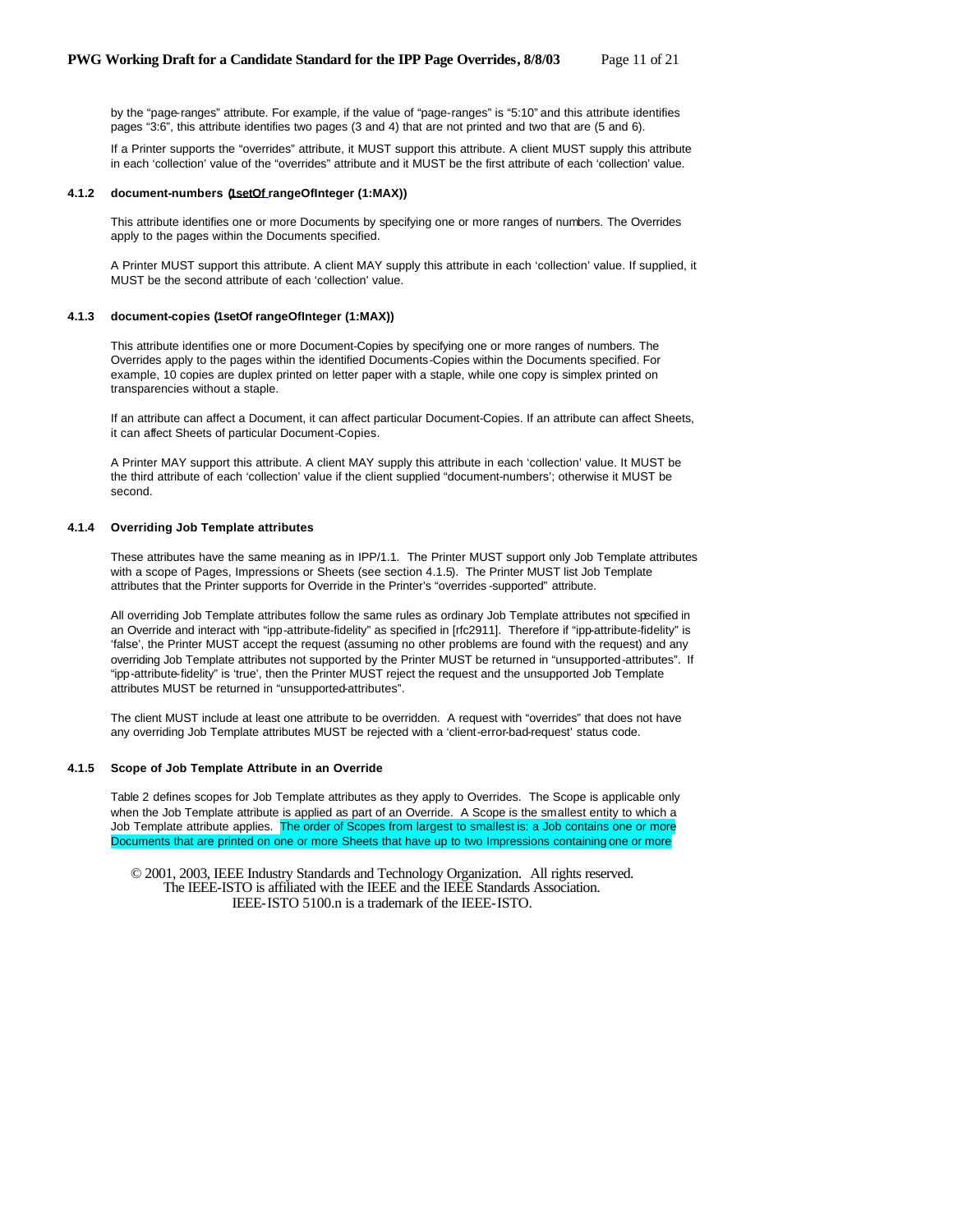Cells<sup>4</sup> containing one or more Pages. For a Printer to support a Job Template attribute in an Override, it MUST support the Job Template at the specified Scope. Implementations MAY apply the Job Template attribute at a smaller scope (e.g. Page instead of Impression).

Job Template attributes with a scope of Job or Document SHOULD NOT be part of an Override. They are meaningless in a Override that is specified with a range of Pages in a Document.

Included in the definitions are the rules for handling a change in the Job Template attribute value on Override boundaries. An Override boundary occurs when two contiguous Pages are in separate Overrides or two contiguous Pages have one Page in an Override and the other is not. When an Override boundary is reached and the value of the Job Template attribute does not change, the Printer MUST place the next Page on the Impression or Sheet without the transition move dictated in Table 2. For example: A Document is being printed with "number-up" set to '4' and "sides" set to 'two-sided-long-edge' and an Override is set for page 4 with "number-up" of '1'. Pages 1 to 3 will be printed on the first impression (i.e. first side of sheet 1). The Job Template attribute value change at the transition only affects Impressions (i.e. "number-up" from '4' to '1') so the next Page is printed on a new Impression (i.e. second side of the first sheet). Since the Job Template attribute affecting Sheets did not change, the fourth Page is not printed on a new Sheet (i.e. first side of the second Sheet).

#### **Table 2 Scope definitions**

| Override scope    | Definition                                                                                                                                                                                                                                                                                                                                                                                                                                                                                      |
|-------------------|-------------------------------------------------------------------------------------------------------------------------------------------------------------------------------------------------------------------------------------------------------------------------------------------------------------------------------------------------------------------------------------------------------------------------------------------------------------------------------------------------|
| Job               | Job Template Attributes that operate on whole Jobs, such as "job-priority", "job-hold-until", and<br>"multiple-document-handling", are meaningless as page overrides. The Client SHOULD NOT<br>supply these attributes in "overrides".                                                                                                                                                                                                                                                          |
| Document          | Job Template Attributes that operate on whole Documents, such as "copies", are meaningless<br>as page overrides. These attributes SHOULD NOT be included in "overrides".                                                                                                                                                                                                                                                                                                                        |
| Sheet             | Job Template Attributes that operate on whole Sheets, such as "media" and "finishings", are<br>appropriate as Overrides. These attributes MAY be included in "overrides". When a Sheet<br>attribute changes value at an Override boundary, this forces the Printer to move on to the first<br>side of a new sheet.                                                                                                                                                                              |
| <b>Impression</b> | Job Template Attributes that operate on whole Impressions, such as "imposition-template" or<br>"print-quality", are appropriate as Overrides. These attributes MAY be included in "overrides".<br>When an Impression attribute changes value at an Override boundary, this forces the Printer to<br>move on to the next Impression—that is, the next side.                                                                                                                                      |
| Cell              | Job Template Attributes that operate on whole Cell, such as "number-up" or "x-side1-image-<br>shift", are appropriate as Overrides. These attributes MAY be included in "overrides". When<br>an Cell attribute changes value at an Override boundary, this forces the Printer to move on to<br>the next Cell on the impression. If impositions are not in effect there is only one Cell per<br>impression. Therefore a change at an Override boundary would require moving to the next<br>side. |
| Page              | Job Template Attributes that operate on whole Pages, such as "orientation-requested", are<br>appropriate as Overrides. These attributes MAY be included in "overrides". Job Template<br>Attributes that operate on Pages do not affect the location of the page image in the Cell (or<br>Impression if impositions are not being applied).                                                                                                                                                      |

<sup>&</sup>lt;sup>4</sup> If impositions are not applied to the page, then a Cell is equivalent to an Impression. (i.e. an Impression contains one Cell)

 $\overline{a}$ 

<sup>© 2001, 2003,</sup> IEEE Industry Standards and Technology Organization. All rights reserved. The IEEE-ISTO is affiliated with the IEEE and the IEEE Standards Association. IEEE-ISTO 5100.n is a trademark of the IEEE-ISTO.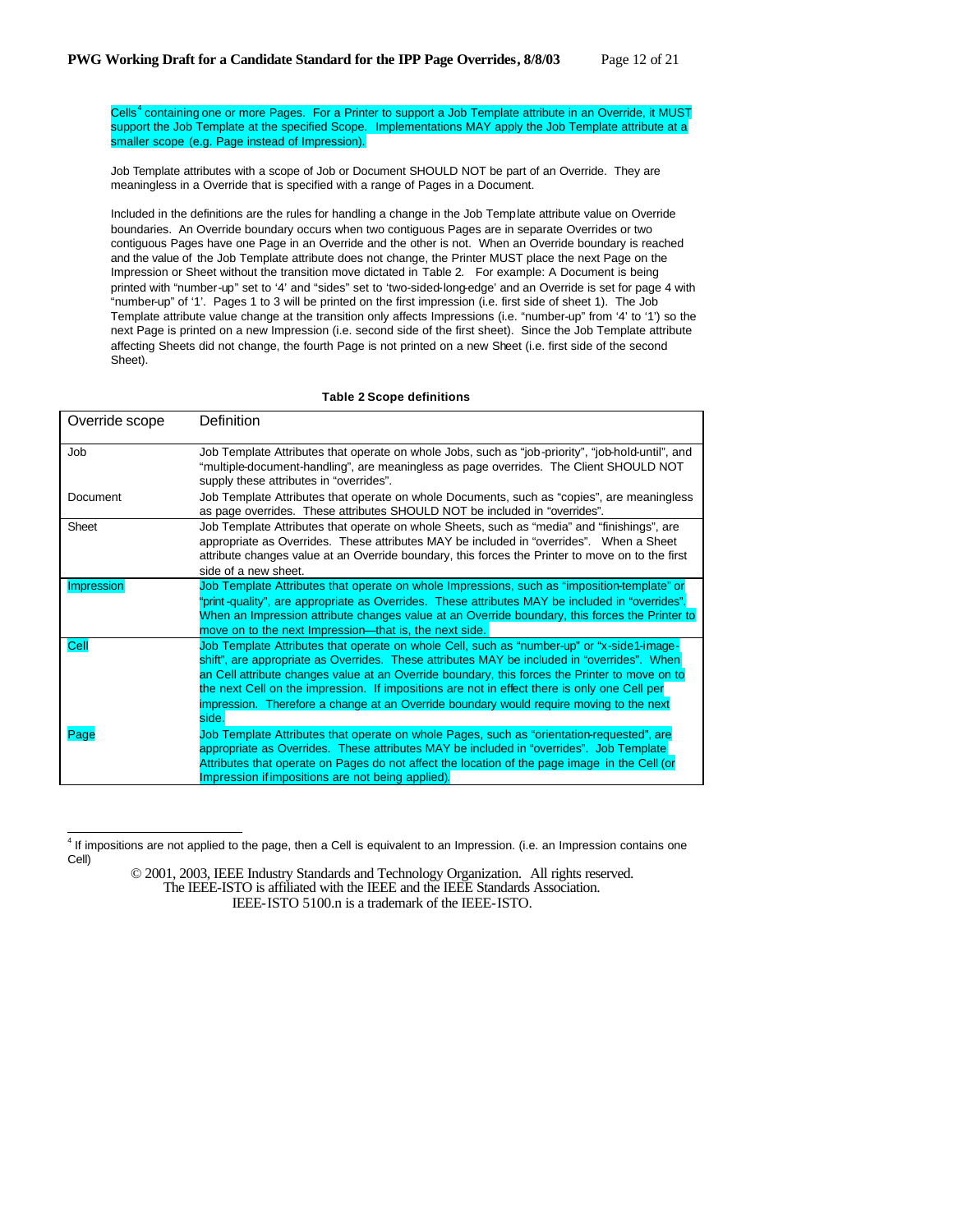Table 3 below shows the Scope for the Job Template attributes. As indicated above, Job Template attributes with a Scope of Job or Document are not applicable to Overrides. The "Override Scope" column contains 'N/A' for these Job Template attributes. Table 2 above indicates the appropriate behavior for when the attribute values change on Override boundaries.

The Job Template attributes "print-quality" and "printer-resolution" have an Override Scope of Impression. To support these attributes in an "override" the Printers MUST implement them at least to the Override Scope of Impression. As with any "override" attribute the Printer MAY implement them with the reduced Override Scope of Page.

| rapie o oob Template Attribute Override ocope |            |                           |                                |
|-----------------------------------------------|------------|---------------------------|--------------------------------|
| Job Template attribute                        | Override   | <b>Attribute Syntax</b>   | Reference                      |
|                                               | Scope      |                           |                                |
| copies                                        | N/A        | integer(1:MAX)            | [rfc2911] §4.2.5               |
| cover-back                                    | N/A        | collection                | [pwg5100.3] §3.1               |
| cover-front                                   | N/A        | collection                | [pwg5100.3] §3.1               |
| finishings                                    | Sheet      | 1set Of type2 enum        | [rfc2911] §4.2.6               |
| finishings-col                                | Sheet      | collection                | [pwg5100.3] §3.2               |
| force-front-side                              | Sheet      | 1setOf integer(1:MAX)     | [pwg5100.3] §3.3               |
| imposition-template                           | Impression | type2 keyword   name(MAX) | [pwg5100.3] §3.4               |
| insert-sheet                                  | N/A        | 1setOf collection         | [pwg5100.3] §3.5               |
| iob-account-id                                | N/A        | name(MAX)                 | [pwg5100.3] §3.6               |
| job-accounting-sheets                         | N/A        | collection                | [pwg5100.3] §3.8               |
| job-accounting-user-id**                      | N/A        | name(MAX)                 | [pwg5100.3] §3.7               |
| job-copies                                    | N/A        | integer(1:MAX)            | [jobx] §5.1.                   |
| iob-cover-back                                | N/A        | collection                | [jobx] §5.1.                   |
| iob-cover-front                               | N/A        | collection                | [jobx] §5.1.                   |
| iob-error-sheet                               | N/A        | collection                | [pwg5100.3] §3.9               |
| job-finishings                                | N/A        | 1setOf type2 enum         | [jobx] §5.1.                   |
| job-finishings-col                            | N/A        | collection                | $[jobx]$ §5.1.                 |
| job-hold-until                                | N/A        | type3 keyword   name(MAX) | [rfc 2911] §4.2.2              |
| job-message-to-operator                       | N/A        | text(MAX)                 | [pwg5100.3] §3.10              |
| job-priority                                  | N/A        | integer(1:100)            | [rfc 2911] §4.2.1              |
| job-sheet-message                             | N/A        | text(MAX)                 | [pwg5100.3] §3.12              |
| job-sheets                                    | N/A        | type3 keyword   name(MAX) | [rfc 2911] §4.2.3              |
| iob-sheetscol                                 | N/A        | collection                | [pwg5100.3] §3.11              |
| media                                         | Sheet      | type3 keyword   name(MAX) | [rfc 2911] §4.2.11             |
| media-col                                     | Sheet      | collection                | [pwg5100.3] §3.13              |
| media-input-tray-check                        | N/A        | type3 keyword   name(MAX) | [pwg5100.3] §3.14              |
| media-type                                    | Sheet      | type3 keyword   name(MAX) | [upnp], [pwg5100.3]<br>§3.13.2 |
| multiple-document-                            | N/A        | type2 keyword             | [rfc 2911] §4.2.4              |
| handling                                      |            |                           |                                |
| number-up                                     | Cell       | integer(1:MAX)            | [rfc 2911] $$4.2.9$            |
| orientation-requested                         | Page       | type2 enum                | [rfc 2911] §4.2.10             |
| output-bin                                    | N/A        | type2 keyword   name(MAX) | [pwg5100.2] §2.1               |
| output-device                                 | Sheet      | name(MAX)                 | $[jobx]$ §5.1.                 |
| page-delivery                                 | N/A        | type2 keyword             | [pwg5100.3] §3.15              |
| page-order-received                           | N/A        | tvpe2 kevword             | [pwg5100.3] §3.16              |

#### **Table 3 Job Template Attribute Override Scope**

**Formatted:** Highlight **Formatted:** Highlight **Formatted:** Highlight **Formatted:** Highlight **Formatted:** Highlight **Formatted:** Highlight **Formatted:** Highlight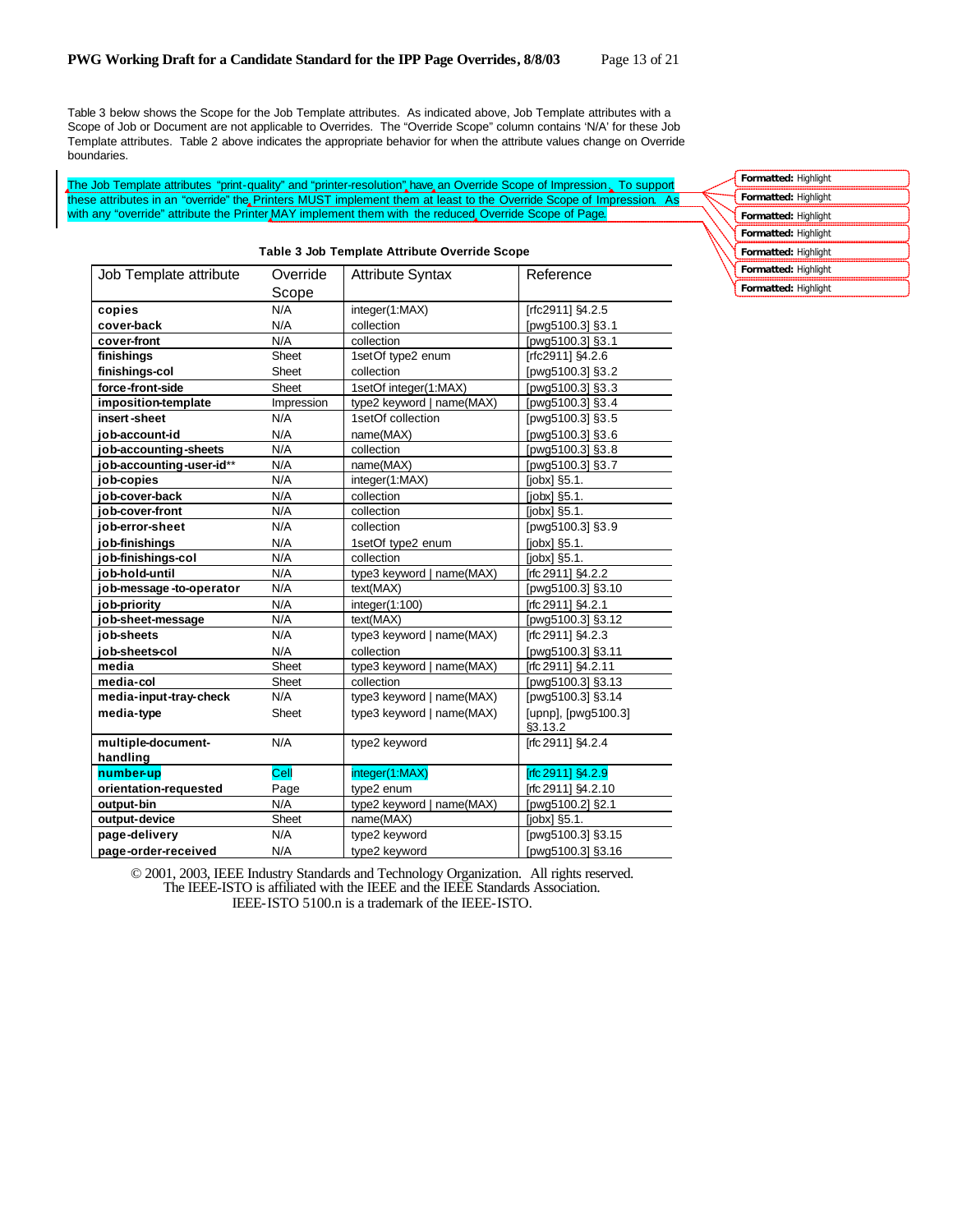| Job Template attribute  | Override<br>Scope | <b>Attribute Syntax</b>      | Reference           |
|-------------------------|-------------------|------------------------------|---------------------|
| page-ranges             | N/A               | 1setOf rangeOfInteger(1:MAX) | [rfc2911] §4.2.7    |
| presentation-direction- | Cell              | type2 keyword                | [pwg5100.3] §3.17   |
| number-up               |                   |                              |                     |
| print-quality           | Impression        | type2 enum                   | [rfc 2911] \$4.2.13 |
| printer-resolution      | Impression        | resolution                   | [rfc 2911] \$4.2.12 |
| separator-sheets        | N/A               | collection                   | [pwg5100.3] §3.18   |
| sheet-collate           | N/A               | type2 keyword                | [rfc3381] §3.1      |
| sides                   | Sheet             | type2 keyword                | [rfc2911] §4.2.8    |
| x-image-position        | Cell              | type2 keyword                | [pwg5100.3] §3.19.2 |
| x-image-shift           | Cell              | integer(MIN:MAX)             | [pwg5100.3] §3.19.3 |
| x-side1-image-shift     | Cell              | integer(MIN:MAX)             | [pwg5100.3] §3.19.4 |
| x-side2-image-shift     | Cell              | integer(MIN:MAX)             | [pwg5100.3] §3.19.5 |
| y-image-position        | Cell              | type2 keyword                | [pwg5100.3] §3.19.6 |
| v-image-shift           | Cell              | integer(MIN:MAX)             | [pwg5100.3] §3.19.7 |
| y-side1-image-shift     | Cell              | integer(MIN:MAX)             | pwg5100.3] §3.19.8  |
| y-side2-image-shift     | Cell              | integer(MIN:MAX)             | [pwg5100.3] §3.19.9 |

#### **4.1.6 Rationale for not having a "overrides-default" attribute**

There is no "overrides-default" attribute because it adds complicated rules for a Printer to implement. The problems are best illustrated with examples.

If there were an "overrides-default" and it contained a "sides" and "media" Override for the first page, and if a client submitted a Job with no "sides" attribute and with "media" as a Job Template attribute with no Overrides, a possible meaning is that the Printer uses the client's requested media for the entire Job and the sides specified by the "sides -default" and the "sides" value in "overrides -default". So in this example, the Printer ignores the "overrides-default" attribute for "media", but uses it for "sides" because the Printer uses it for an attribute "xxx" only when it uses "xxx-default".

### **4.1.7 overrides-supported (1setOf type2 keyword)**

This attribute specifies the supported values of the "overrides" attribute. A client can use this attribute to determine what Override attributes the Printer supports.

This attribute contains the name of each attribute that the Printer supports in a 'collection' value of the "overrides" attribute. The Printer MUST support this attribute. This attribute MUST contain the keywords "pages" and "document-numbers" because a Printer MUST support these attributes. This attribute MUST contain the keyword "document -copies" if the Printer supports overriding of individual copies of a Document. This attribute MUST also contain the name of each attribute that can be an Override. For example, this attribute contains the keyword "sides" if and only if the Printer supports "sides" in a 'collection' value of the "overrides" attribute.

There are no corresponding "document -numbers-supported", "document-copies-supported", and "pagessupported" Printer attributes. However, the supported values for all of the other member attributes are indicated by the corresponding "xxx-supported" Printer attributes which are the same values as for the corresponding "xxx" operation or Job Template attribute. For example, if "sides" is supported as a member attribute of the "override" collection, then the "sides-supported" Printer attribute indicates the values that are supported both at the job level and as an Override.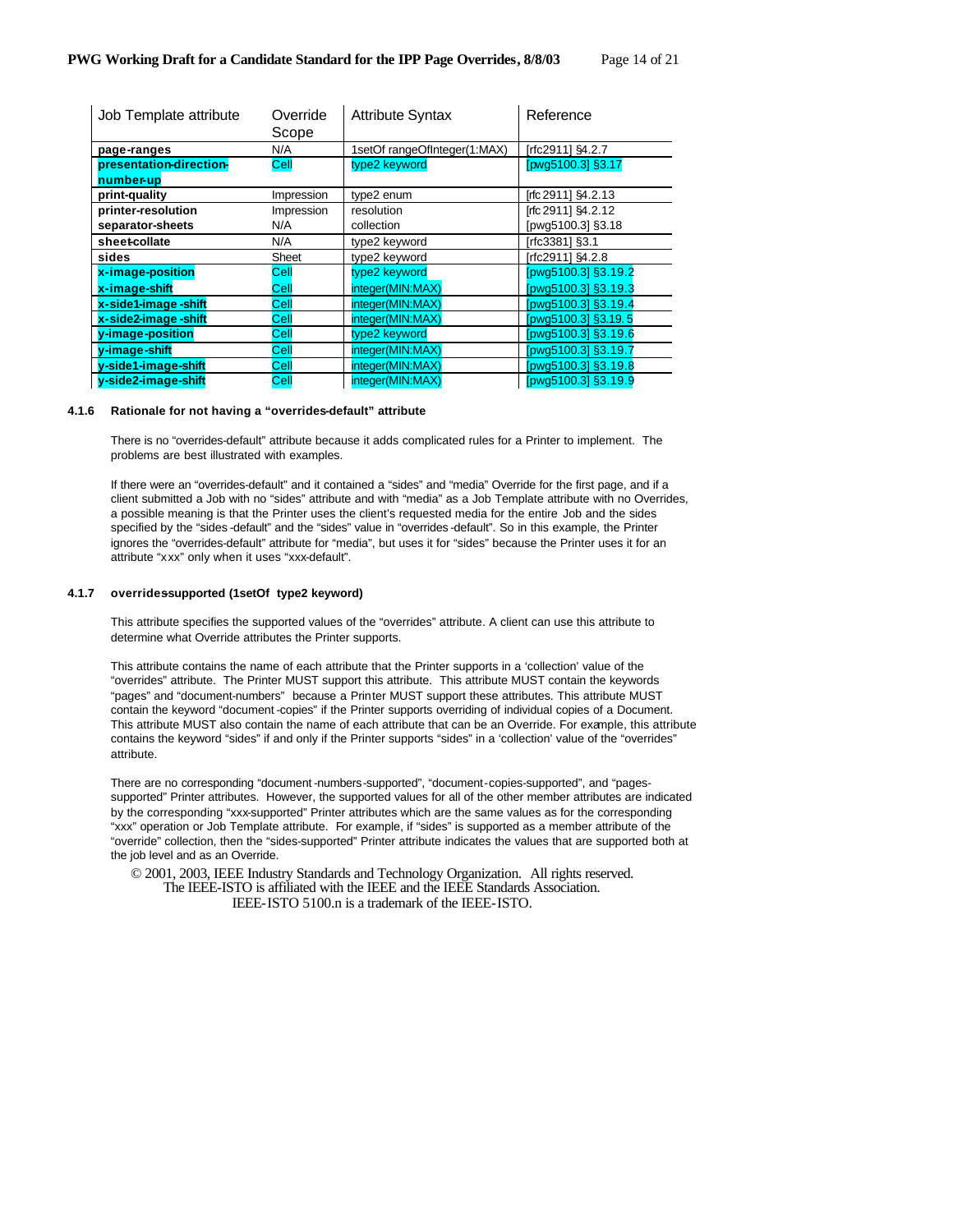# **5 New Job Description Attributes**

The Override Extension adds a new Job Description attribute.

# **5.1 overrides-actual (1setOf collection)**

This OPTIONAL Job Description attribute specifies the "overridess" attributes that the Printer actually used in producing the job. The Printer MAY support this attribute even if it does not support the "overrides " Job Template attribute.

# **6 Examples**

This section contains example Overrides. Brackets are used to delimit the beginning and end of each Collection value.

#### **6.1 First Page of Single Document is Letterhead**

In the first example, the Printer produces 1 copy of a single Document. It is printed on letter-paper using Print-Job. The first Page of the Document is letterhead paper.

### **6.1.1 Request**

There is one implied Document A.

Print-Job

job template attributes group media: letter overrides: { pages: 1:1 media: letterhead } end-of-attributes Document A

#### **6.2 First Page of Several Documents is Blue**

In the second example, the Printer produces 3 copies of each Document. Each is stapled and printed on letterpaper, two-sided using Create-Job. The first Page of each Document is blue-letter paper and one-sided.

### **6.2.1 Request**

There are two Documents A and B.

Create-Job

operations attributes group document-format: application/PostScript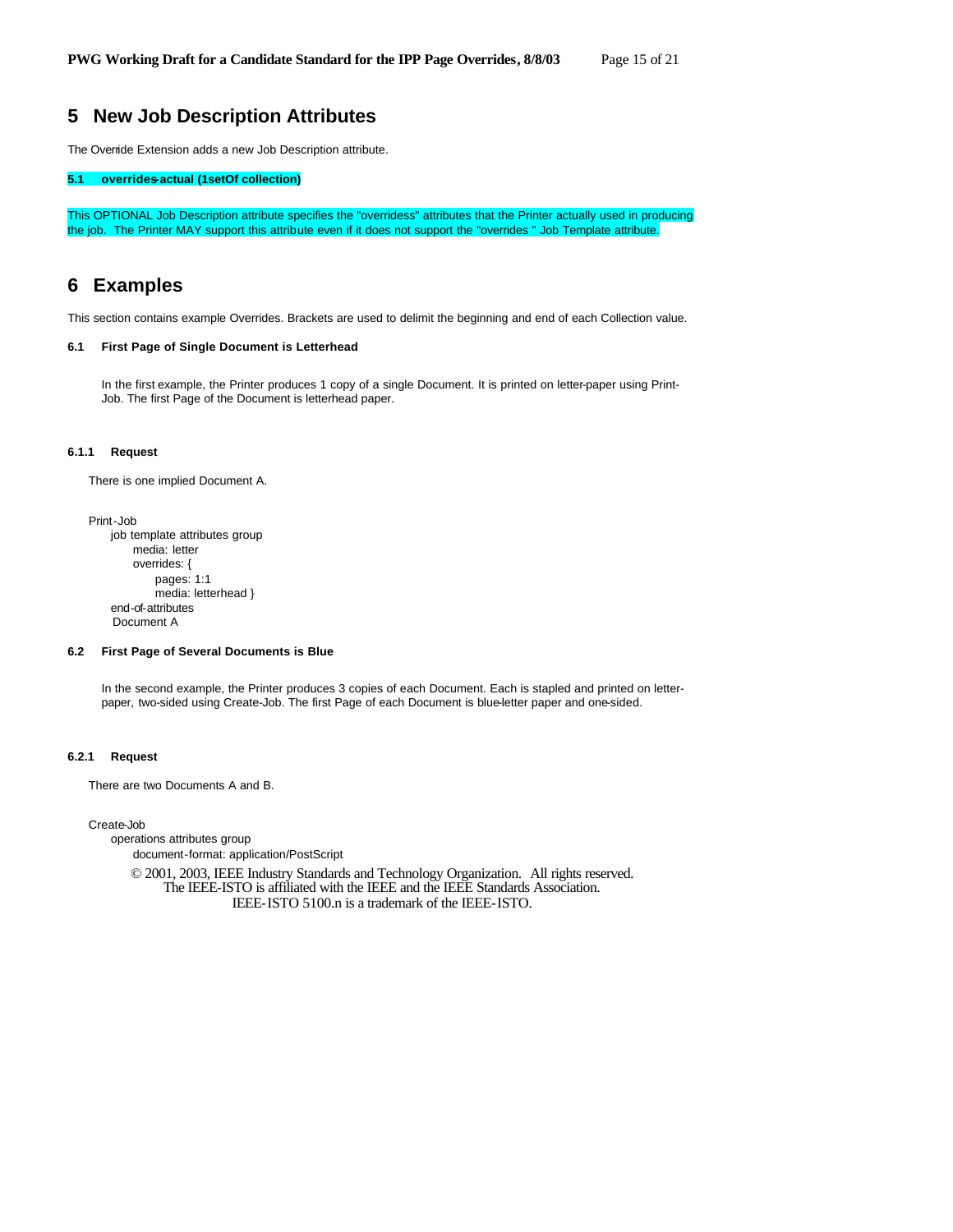job template attributes group multiple-document-handling: separate-documents-collated-copies sides: two-sided-long-edge media: letter copies: 3 finishings: stapling overrides: { pages: 1:1 document-numbers: 1: 2147483647 sides: one-sided media: blue-letter } end-of-attributes Send-Document end-of-attributes Document A Send-Document end-of-attributes Document B

# **7 Conformance Requirements**

This specification describes the conformance requirements for Printers and clients overriding attributes withina Job. This section does not change any of the preceeding normative definitions. If there is any conflict , the previous definitions apply.

#### **7.1 Printer conformance requirements**

In order to conform to this specification, a Printer:

- 1. MUST meet the conformance requirements for Printers specified in [rfc2911].
- 2. MUST support the component numbering semantics specified in section 3.1 for the components that the Printer supports.
- 3. MUST support the Override Scope of Job Template attributes that section 4.1.5 or the definition of any other Job Template attributes REQUIRES a Printer to support.
- 4. MUST support the "overrides" Job Template attributes in the Print-Job and Send-Document operations and, if supported, the Print-URI and Send-URI operations, that section 4 REQUIRES a Printer to support.
- 5. A conforming Printer MUST handle unsupported attributes correctly. If a Printer receives an "overrides" attribute that contains one or more unsupported members, it MUST return in the Unsupported Attributes group of the response the "overrides" attribute with the unsupported member attributes. The "ipp-attributefidelity" attribute determines whether the Printer
	- a. rejects the Job or
	- b. accepts the Job and ignores the unsupported member attributes.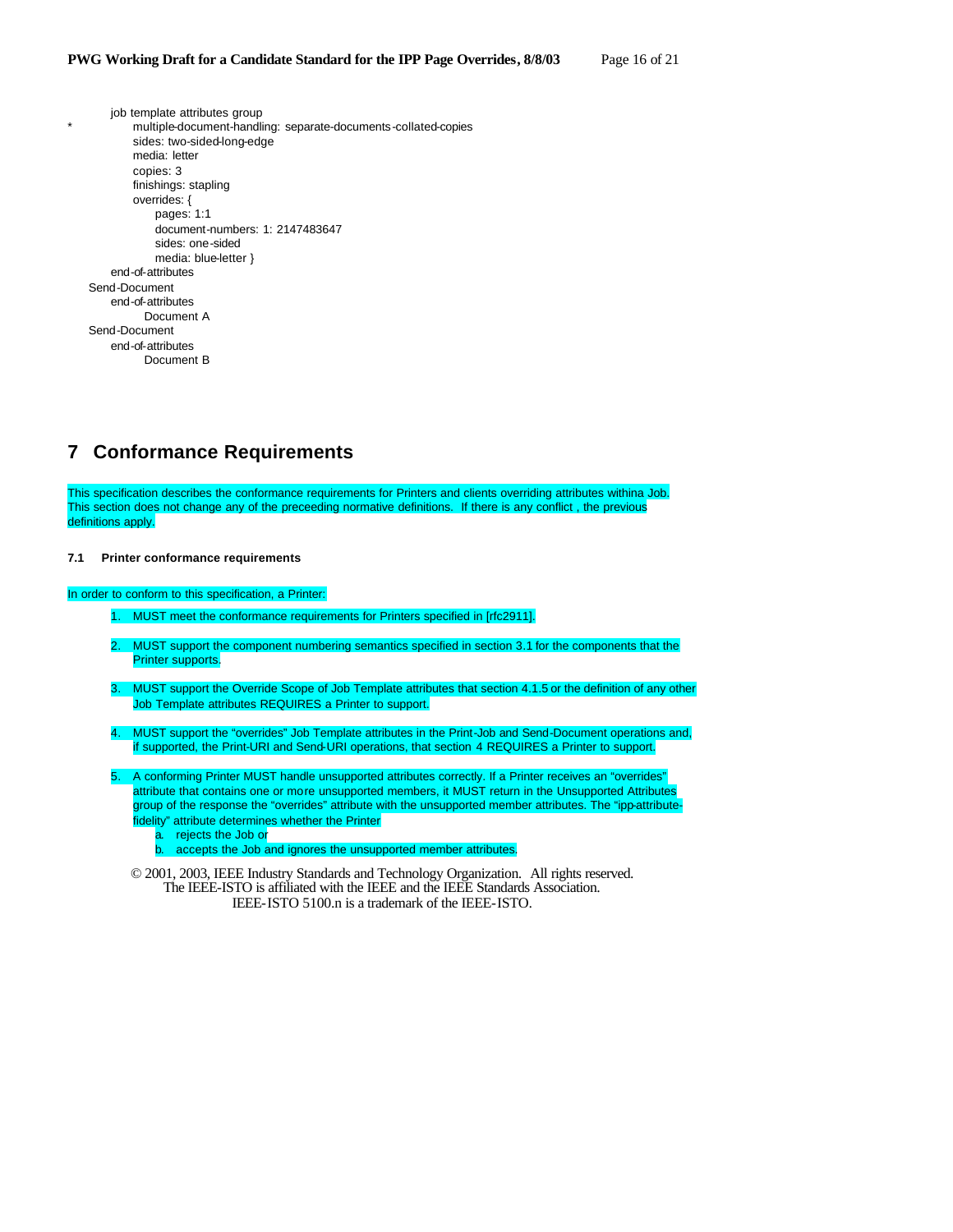6. A Printer MAY support the "document-copies" attribute as a member attribute of "overrides". If a Printer does not support the "document-copies" member attribute and receives it in "overrides", it treat s the "document -copies" attribute as described in the item 5 above. If the Printer accepts the Job, it behaves as if the Overrides applied to all copies of the specified documents or pages, i.e. the way the Printer would behave if it supported "document-copies" and the client didn't supply it.

#### **7.2 Client conformance requirements**

#### In order to conform to this specification, a client:

1. MUST meet the conformance requirements for clients specified in [rfc2911].

- 2. MUST support the component numbering semantics specified in section 3.1 for the components that the Printer supports.
- 3. MUST support the Override Scope of Job Template attributes that section 4.1.5 or the definition of any other Job Template attributes REQUIRES a Printer to support.
- 4. MAY support the "overrides" Job Template attributes in the Print-Job and Send-Document operations and, if supported, the Print-URI and Send-URI operations, that section 4 REQUIRES a Printer to support.

# **8 IANA Considerations**

This section contains the exact information for IANA to add to the IPP Registries according to the procedures defined in RFC 2911 [RFC2911] section 6.

# **8.1 Attribute Registration**

The attributes defined in this document will be published by IANA according to the procedures in RFC 2911 [RFC2911] section 6.2 with the following path:

ftp.isi.edu/iana/assignments/ipp/attributes/

The registry entry will contain the following information:

Reference IEEE-ISTO 5100.n: ftp://ftp.pwg.org/pub/pwg/standards/pwg5100.n.pdf

| Job Template attributes: | Section: |
|--------------------------|----------|
| overrides                | 4.1      |
| pages                    | 4.1.1    |
| document-numbers         | 4.1.2    |
| document-copies          | 4.1.3    |
| overrides-supported      | 4.1.7    |

Job Description attributes: Section: Section: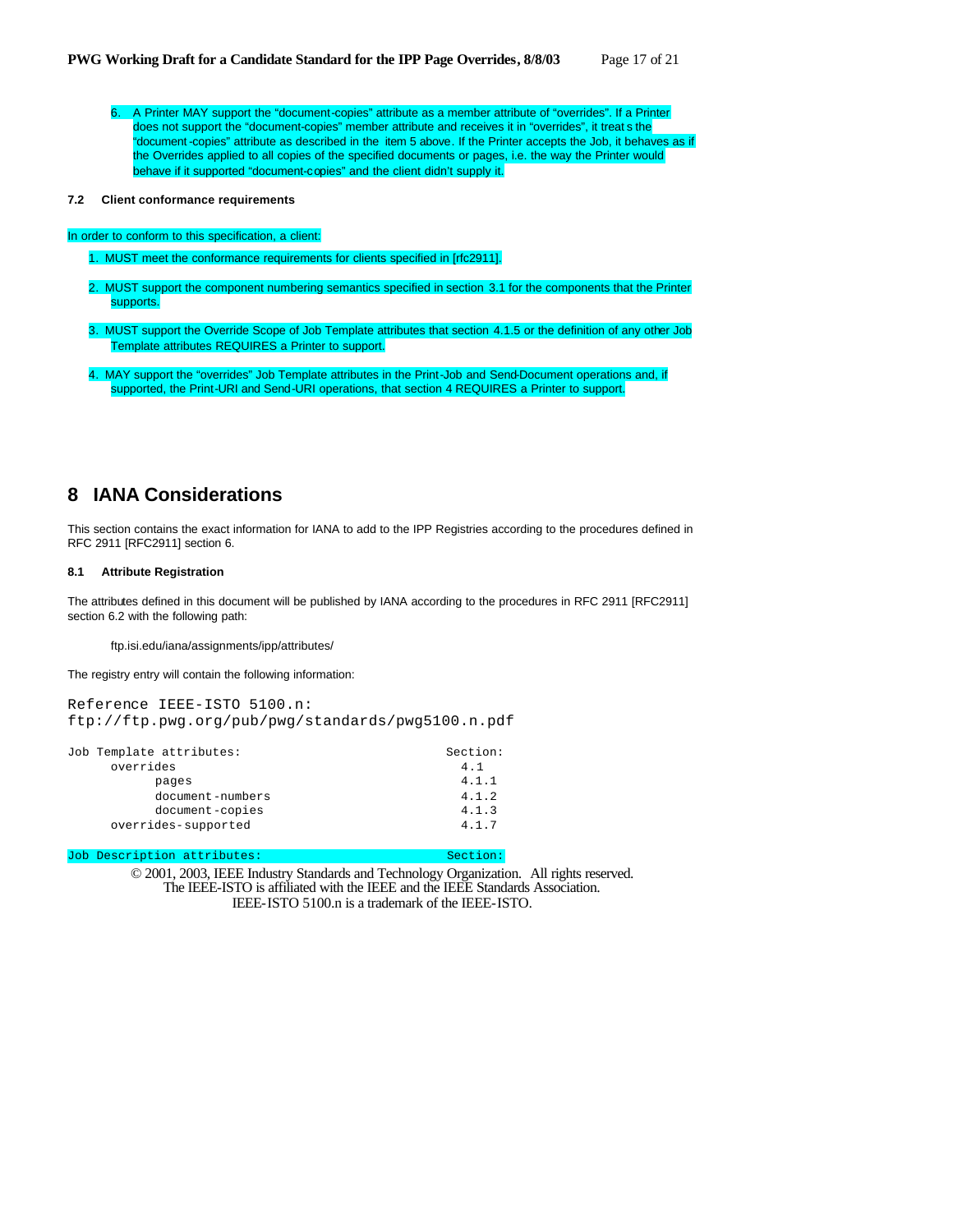### overrides 5.1 and 2014 and 2014 and 2014 and 2014 and 2014 and 2014 and 2014 and 2014 and 2014 and 2014 and 20

# **9 Internationalization Considerations**

The IPP extensions defined in this document require the same internationalization considerations as any of the Job Template attributes defined in IPP/1.1 [RFC2911].

# **10 Security Considerations**

The IPP extensions defined in this document require the same security considerations as any of the Job Template attributes defined in IPP/1.1 [RFC2911].

# **11 References**

#### [RFC2026]

Bradner, S., "The Internet Standards Process -- Revision 3", RFC 2026, October 1996.

#### [RFC2565]

Herriot, R., Butler, S., Moore, P. and R. Turner, "Internet Printing Protocol/1.0: Encoding and Transport", RFC 2565, April 1999.

#### [RFC2566]

deBry, R., Hastings, T., Herriot, R., Isaacson, S. and P. Powell, "Internet Printing Protocol/1.0: Model and Semantics", RFC 2566, April 1999.

#### [RFC2910]

Herriot, R., Butler, S., Moore, P., Turner, R. and J. Wenn, "Internet Printing Protocol/1.1: Encoding and Transport", RFC 2910, September 2000.

#### [RFC2911]

Hastings, T., Herriot, R., deBry, R., Isaacson, S. and P. Powell, "Internet Printing Protocol/1.1: Model and Semantics", RFC 2911, September 2000.

#### [RFC3380]

Hastings, T., Herriot, R., Kugler, C., and H. Lewis, "Internet Printing Protocol (IPP): Job and Printer Set Operations", RFC 3380, September 2002.

#### [PWG5100.3]

Hastings, T., Ocke, K., "Internet Printing Protocol (IPP): Production Printing Attributes – Set1", IEEE-ISTO 5100.3-2001, February 12, 2001, ftp://ftp.pwg.org/pub/pwg/standards/pwg5100.3.pdf.

#### [PWG5100.4]

Herriot, R., Ocke, K., "Internet Printing Protocol (IPP): Override Attributes for Documents and Pages", IEEE-ISTO 5100.4-2001, February 7, 2001, ftp://ftp.pwg.org/pub/pwg/standards/pwg5100.4.pdf.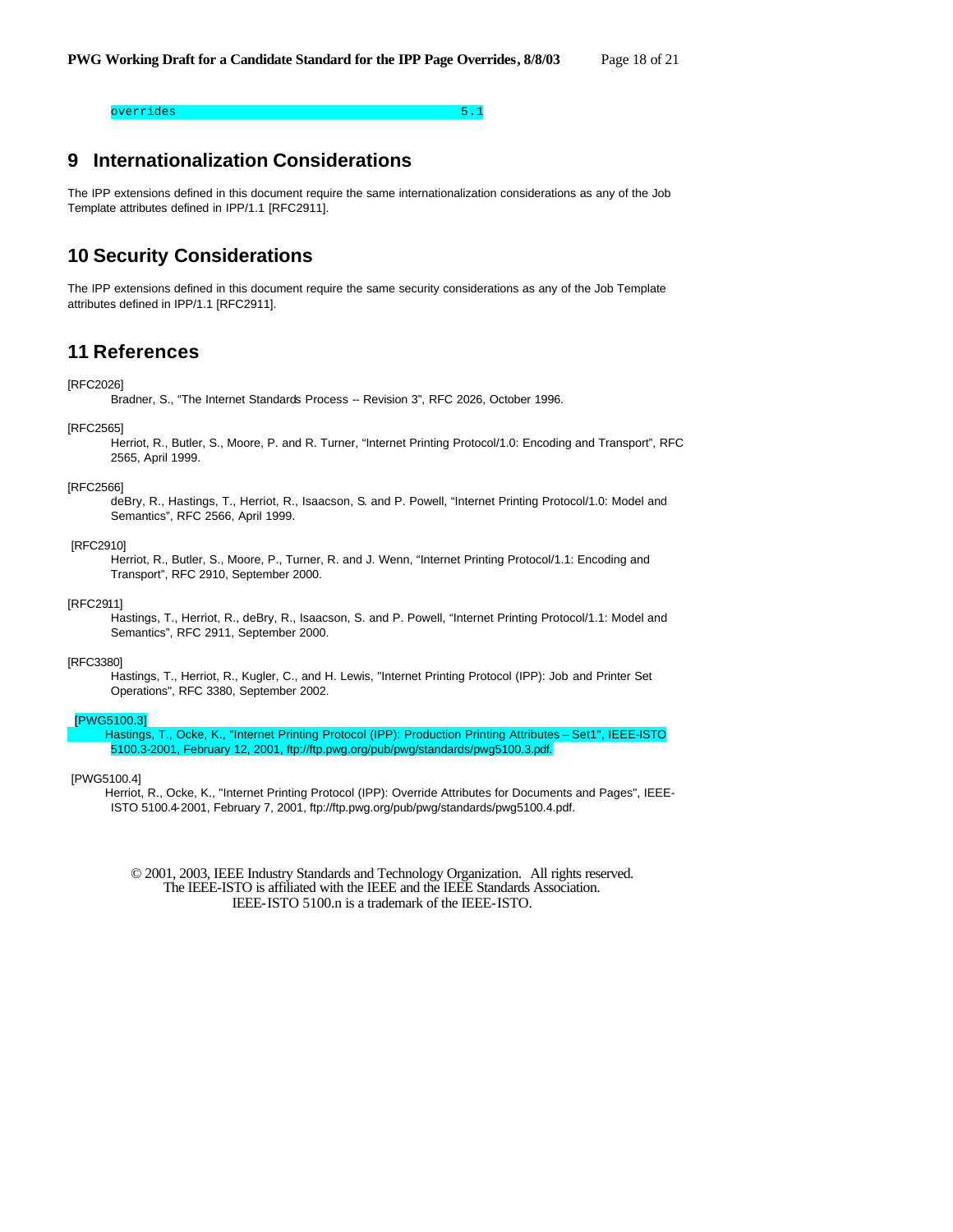# **12 Author's Addresses**

Peter Zehler Xerox Corporation MS: 0128-30E 800 Phillips Road Webster, NY 14580-9701

Phone: 585 265-8755 Fax: 585 422-7961 e-mail: PZehler@crt.xerox.com

Robert Herriot Xerox Corp. 3400 Hill View Ave, Building 1 Palo Alto, CA 94304

Phone: 650-813-7696 Fax: 650-813-6860 e-mail: robert.herriot@pahv.xerox.com

Kirk Ocke Xerox Corporation 800 Phillips Road Webster, NY 14580

Phone: 716-422-4832 e-mail: Kirk.Ocke@usa.xerox.com

IPP Web Page: http://www.pwg.org/ipp/ IPP Mailing List: ipp@pwg.org

To subscribe to the ipp mailing list, send the following email:

1) send it to majordomo@pwg.org

2) leave the subject line blank

3) put the following two lines in the message body:

subscribe ipp

end

Implementers of this specification document are encouraged to join IPP Mailing List in order to participate in any discussions of clarification issues and review of registration proposals for additional attributes and values.

Other Participants: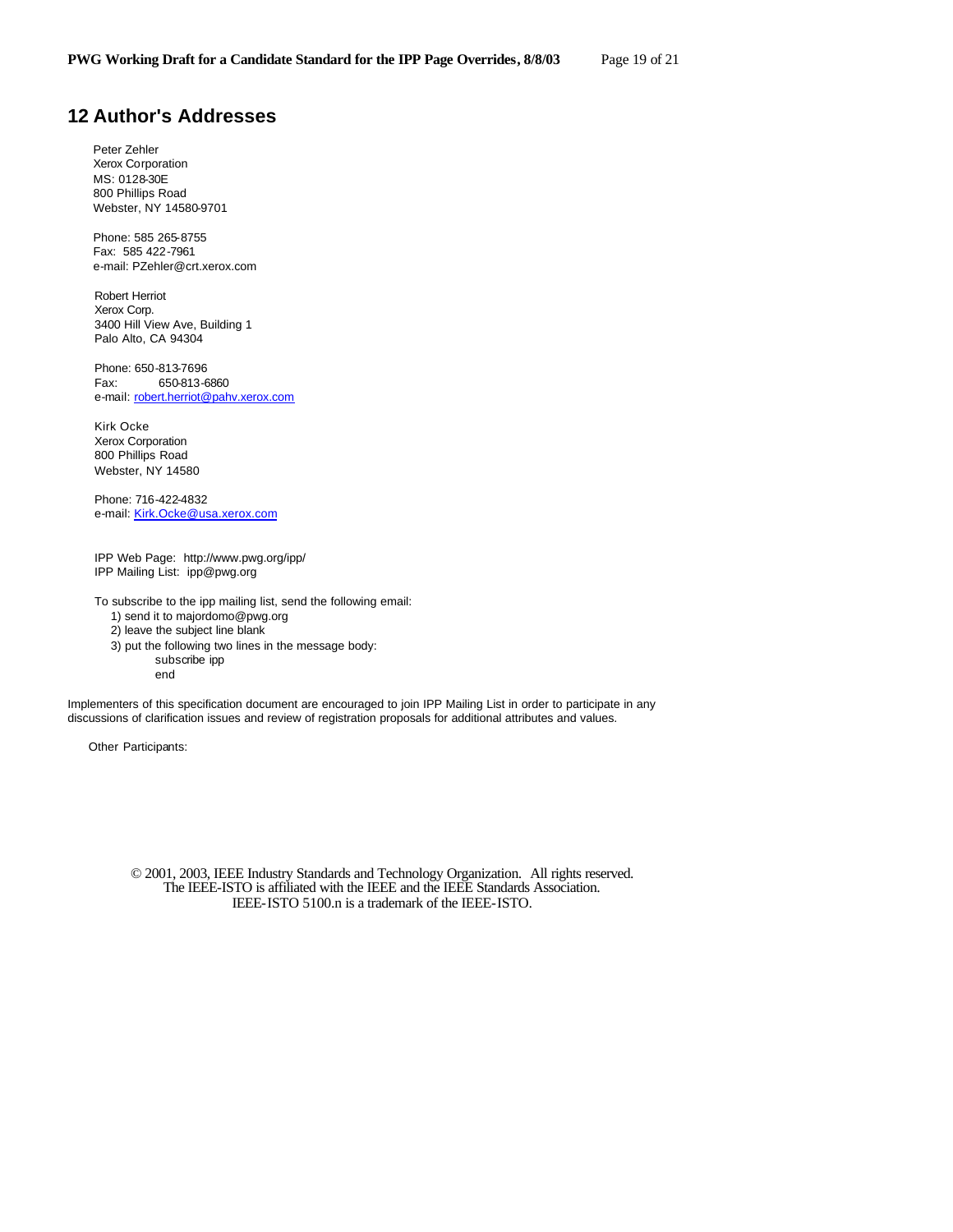Ron Bergman - Hitachi Koki Imaging Systems Dan Calle - Digital Paper Dennis Carney - IBM Weihai Chen - Microsoft Lee Farrell - Canon Information Systems Satoshi Fujitani - Ricoh Roelof Hamberg – Océ<br>Bob Herriot – Xerox Bob Herriot – Xerox David Kellerman - Northlake Software<br>Carl Kugler – IBM Harry Lewis - IBM Carl-Uno Manros – Xerox Satoshi Matsushita - Brother Ira McDonald - High North Inc.<br>Hugo Parra, Novell Hugo Parra, Novell Stuart Rowley - Kyocera<br>
Gail Songer – Netreon Geoff Sorod - Software Gail Songer – Netreon Geoff Sorod - Software 2000 Atsushi Uchino – Epson William Wagner - NetSilicon/DPI Mark Vander Wiele - IBM<br>
Don Wright – Lexmark Michael Wu - Heidelberg D Peter Zehler – Xerox

Weihai Chen - Microsoft<br>Satoshi Fujitani - Ricoh Harry Lewis - IBM Shinichi Tsuruyama - Epson<br>Shigeru Ueda - Canon Michael Wu - Heidelberg Digital

# **13 Change Log (informative)**

The following summaries of the changes in reverse chronological order:

Version August 8 2003:

- 1. Allowed print-quality and printer-resolution to be applied at the Page level
- 2. Introduces Cell scope to accommodate jobs with impositions
- 3. Cleaned up conformance
- 4. added "overrides -actual" and fixed IANA section
- Version July 8 2003:
- 5. Removed save
- 6. Added Output-Device

Version June 2 2003:

- 7. Incorporated changes from 5/29 review. Refined definitions of Page, Impression and Sheet, added Job Template scope table, added appendix 1
- 8. Incorporated changes and editorial fixes from Dennis Carney.

Version May 9 2003:

- 9. Removed Document Overrides.
- 10.Moved warning counts and errors to another document(JobX)
- 11.Renamed Page Overrides to facilitate deprecation of PWG 5100.4

# **14 Appendix 1 Changes from IEEE ISTO 5100.4-2001**

This specification obsoletes IEEE ISTO 5100.4-2001. The main features of 5100.4-2001 include Document-Overrides, Page-Overrides, Subset-Finishing, and Job-Warnings. The changes that this specification has made affect all these features. Below is a summary of the changes.

- 1. Document-Overrides has been removed. The ability to Override Job Template attributes on a per Document basis is now provided by an explicit Document Object specification that is outside the scope of this specification. The attribute "document-override" and its member attributes are now obsolete.
- 2. Page-Overrides has been simplified and is described in this specification. Differences include
	- There is no longer any concept of input and output pages, or documents, and the mapping between them. ? All pages are relative to the Document in which they are contained. Pages within specific copies of of a
		- Document is allowed.